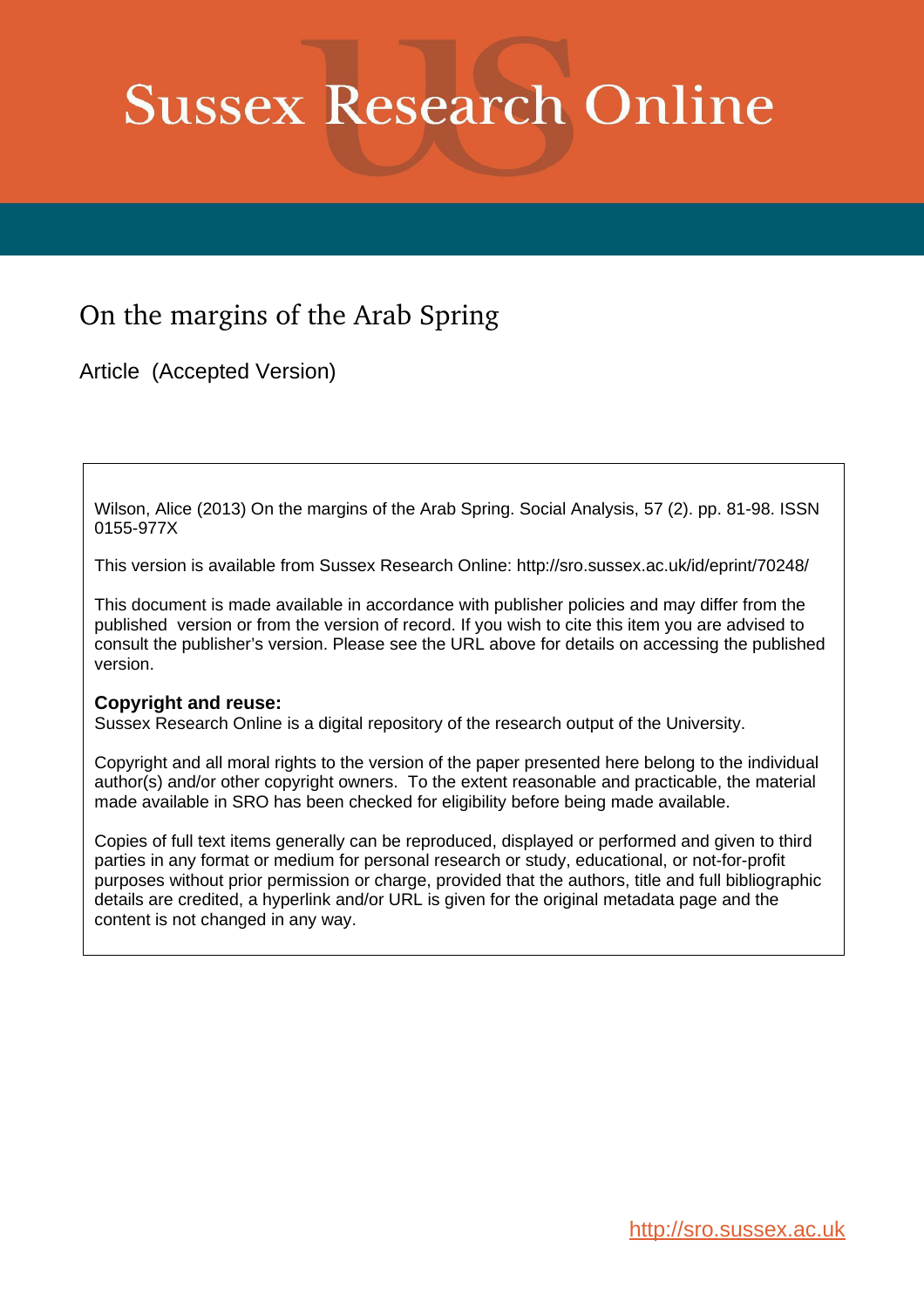#### **On the margins of the Arab Spring**

Alice Wilson

#### **Abstract**

This article revisits the margins as a conceptual space from which to illuminate 'the centre', suggesting how the marginal is analogous to, and distinct from, the exception. This is explored through an examination of the Arab Spring from its margins: annexed Western Sahara's uprising that narrowly preceded Tunisia's. Although Sahrawis perceived similarities between their uprising and the Arab Spring, Western Sahara's uprising is overlooked from most commentary on the Arab Spring. The article considers how similarities between Western Sahara's and Arab Spring uprisings are obscured from view by analytical premises that have silencing effects. In the context of the margins, these silencing effects assume spectacular dimensions, the 'disappearance' of an uprising. Silencing effects nevertheless operate, less spectacularly, in ideas about the Arab Spring.

Keywords: marginality, uprisings, Arab Spring, Arab Exceptionalism, Western Sahara

Please cite from the published version:

Wilson, A. (2013) On the margins of the Arab Spring. *Social Analysis* 57 (2), pp. 81-98 <http://www.berghahnjournals.com/view/journals/social-analysis/57/2/sa570205.xml>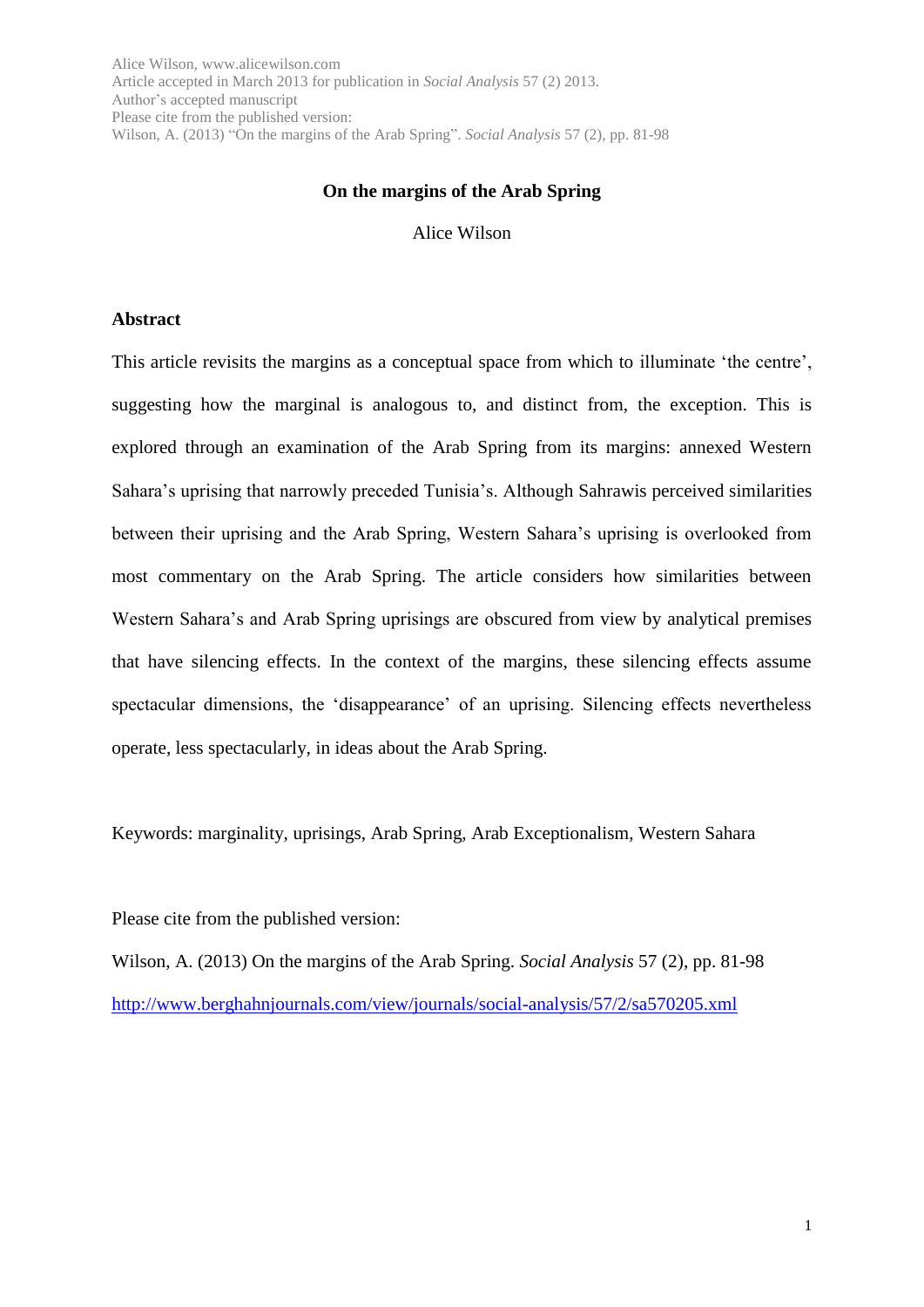*The time: late 2010.*

#### *The place: North Africa.*

*The scene: thousands of protestors camp out demonstrating against the government.*

In the light of the recent wave of demonstrations, protests and uprisings across the Arab world, the above scenario may sound easily recognizable. The particular protest in question, however, is unfamiliar to many, perhaps most, observers of and participants in the events that I shall refer to as the Arab Spring. For this protest took place in the Moroccan-controlled areas of the disputed territory Western Sahara. The demonstrations unfolded from October to November 2010, a few weeks before the immolation of Bou'azizi in Tunisia on 17 December 2010, usually taken to be the starting point of the Arab Spring. Although Sahrawis in annexed Western Sahara had been holding demonstrations against Morocco since 1999, this was their largest protest to date.<sup>1</sup> In the weeks and months that followed, as other Arab countries went on to see their largest demonstrations for decades, many Sahrawis felt that they recognized their own grievances and aspirations in those raised by their compatriots elsewhere. The notion that this protest was connected to the Arab Spring was also raised by Noam Chomsky, who suggested in February 2011 that "the current wave of protests actually began last November in Western Sahara" (Democracy Now! 2011). Nevertheless, very few commentators have included Western Sahara's uprising in discussions of the Arab Spring. Outside contexts where Western Sahara is high profile (e.g. in Spain, the former colonial power), many people have never heard of the uprising at all. The admittedly low levels of international interest in Western Sahara may not suffice to explain the readiness with which this protest has been overlooked. In November 2009, when Morocco deported Sahrawi human rights activist Aminetou Haidar to the Canary Islands, the international media took up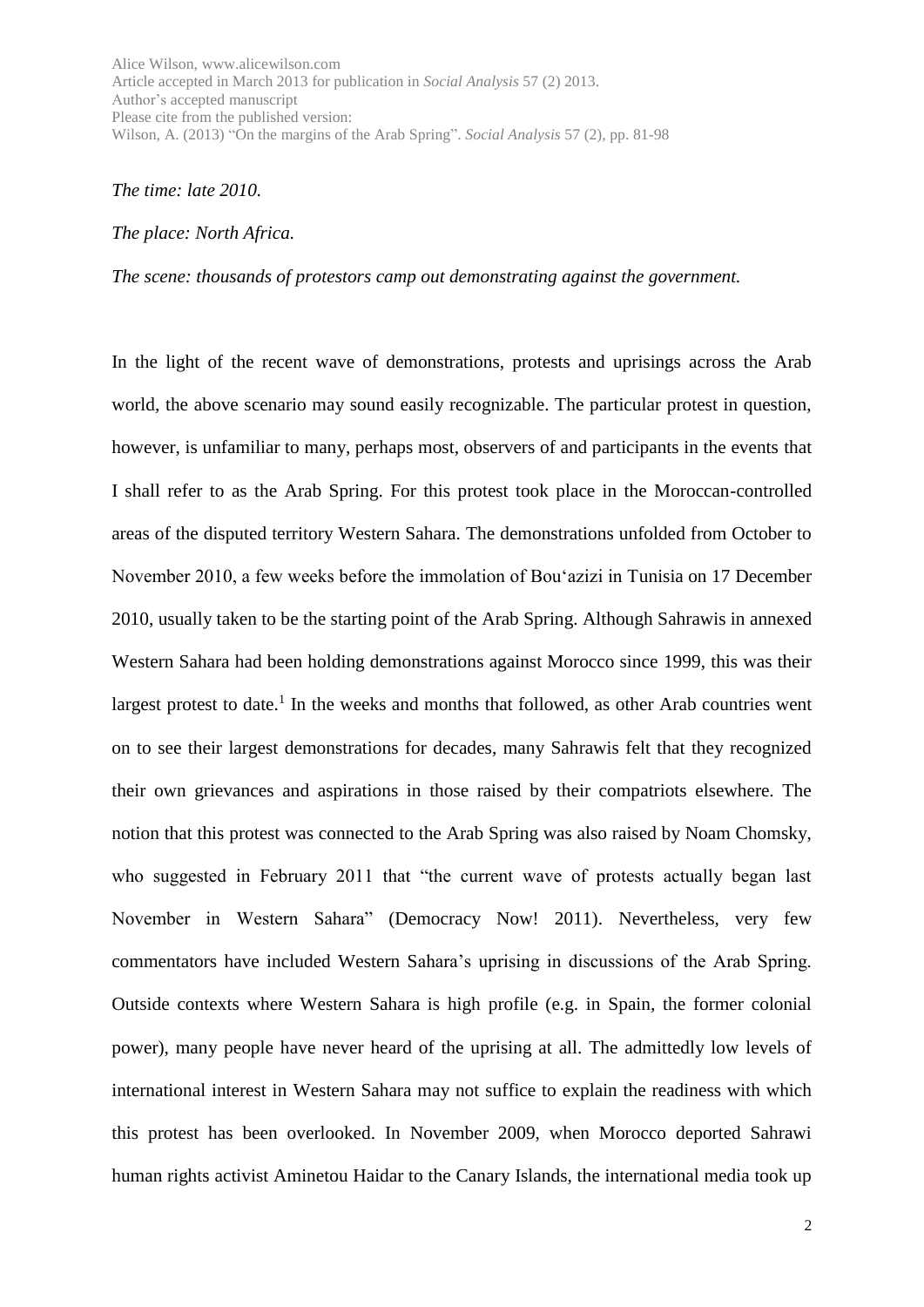the story of one woman's hunger strike and even US Secretary of State Hilary Clinton intervened. One year later, the demonstrations of an estimated 15,000-20,000 Sahrawis remained unknown to most non-specialists, even when the eyes of the world turned to antigovernment demonstrations in North Africa.

Annexed Western Sahara's 2010 uprising took place on the temporal, geographical and, it would seem, conceptual margins of the Arab Spring. Examining this uprising, this article thus explores the Arab Spring from its margins. I ask what might make Sahrawis' claims of similarities between their uprising and Arab Spring uprisings plausible. To clarify, I do not address whether Western Sahara might have 'begun' the Arab Spring. There is no evidence that Tunisians, Egyptians and others took inspiration from Sahrawis, as protestors did from Tunisians and Egyptians. The absence of a causal relationship, though, does not preclude the existence of other sorts of relationships, the possibilities for which I explore below. If other connections can be made (and, it seems, have been by Sahrawis), I go on to ask what might prevent these connections from being noticed, in other words what might make annexed Western Sahara's uprising so readily overlooked from discussions of the Arab Spring. I do not address the question of what makes one outcome of the Arab Spring different from another. This question has been widely and helpfully addressed elsewhere, through attention to the decisive role played by national armies (Hazran 2012), the responses of national governing elites (Matthiesen 2013), external intervention to support or undermine a regime facing protests, the significance of monarchical versus republican government (Yom and Gause III 2012) and the impact of each nation's historical trajectory on appetite and possibilities for reform (Joffé 2013). Rather than asking about different outcomes of protests, such as what factors made an (attempted) uprising short-lived, e.g. for Oman (Worrall 2012),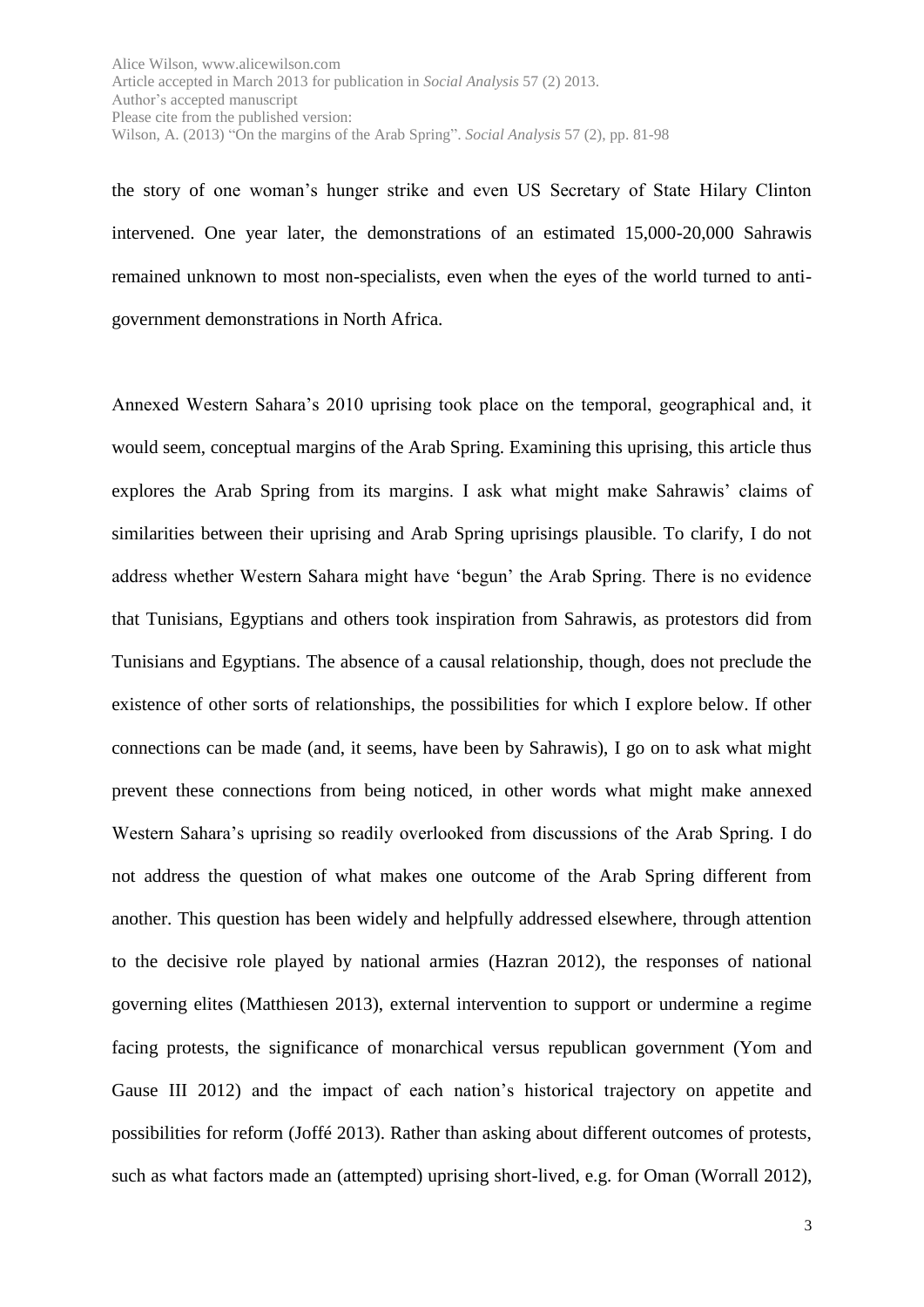or what made one uprising fail to bring down a government where others succeeded (cf Bahrain), here I consider the distinct question of inclusion and exclusion. I consider what might explain that a whole uprising comes to be, both for most participants in, and commentators on, the Arab Spring, overlooked altogether.

Addressing these questions is not merely relevant to those concerned with Western Sahara. To examine Western Sahara's 2010 uprising in relation to the Arab Spring is to examine the latter from its margins. The margins and marginality, with their potential for partial visibility, have been studied in multiple senses for their possibilities for illuminating, such as through their presumed resistance to, or creativeness as regards, the centre.<sup>2</sup> The margins may make "the implicit explicit" (Green 2005: 1). In this sense, engagement with the margin has been analogous to that with the exception, also fruitfully studied to bring more closely into focus that which might otherwise be overlooked about the non-exceptional (Schmitt 1985; Agamben 1998; Navaro-Yashin 2012). If there is a relationship of analogy between them, the margins are, however, not the same as the exception. Whilst the visibility of the exception is often assured, that of the margins is uncertain. Whereas the exception is that which is included by virtue of its exclusion (Agamben 1998), at the margins–where it is "not necessarily clear exactly where you are or where you are from" (Green 2005: 1)–the line between inclusion and exclusion is unclear. It cannot be taken for granted whether the marginal case belongs or not to the broader category on the margins of which it lies. I shall explore how the blurred line between inclusion and exclusion makes the margins of the Arab Spring a setting for the magnification of dynamics at work, more subtly, in the construction of the Arab Spring.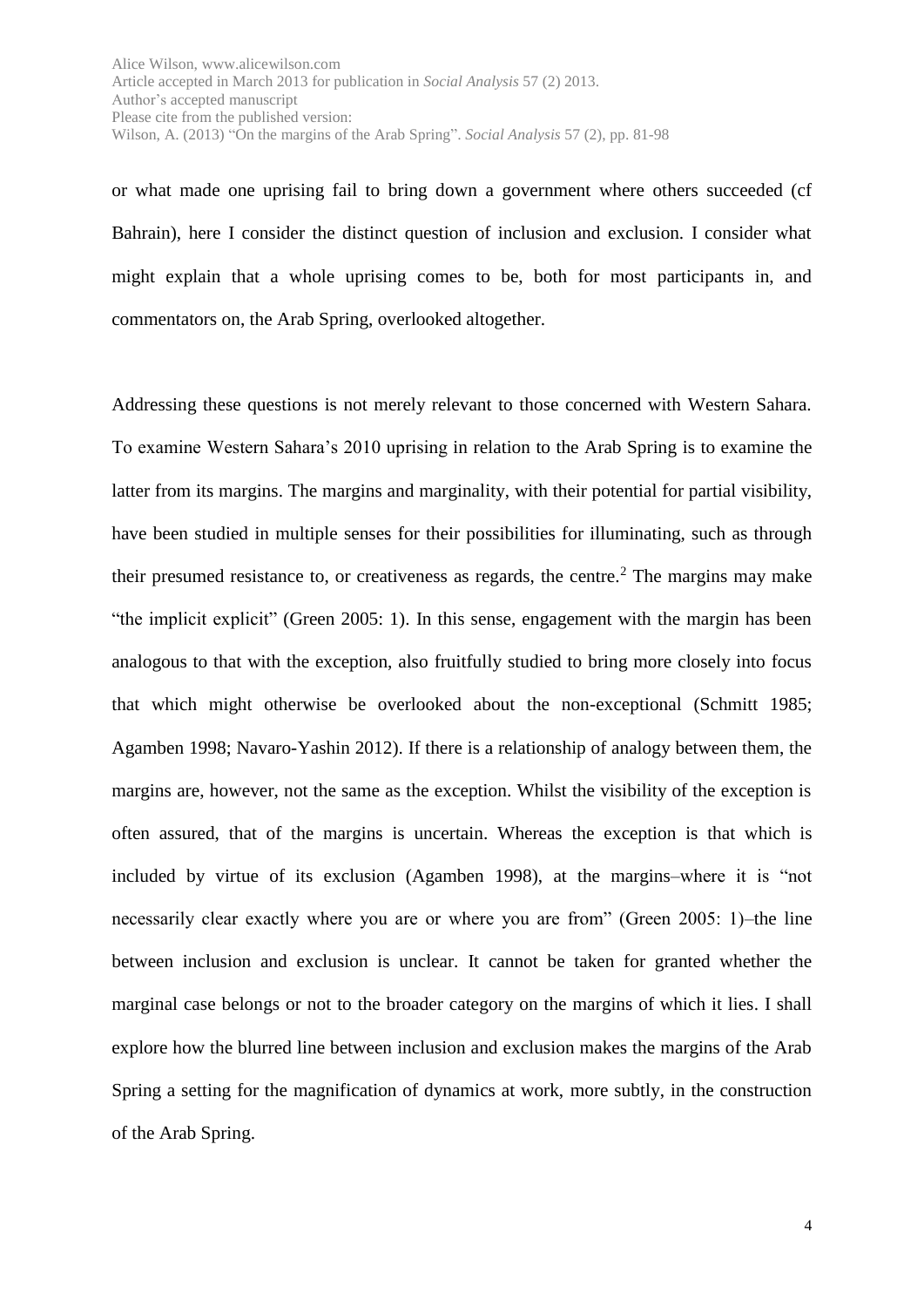I contextualize my discussion of Western Sahara's 2010 uprising by drawing on my ethnographic fieldwork with Sahrawis. The geography of the Western Sahara conflict hinges upon a distinction between annexed and exiled spaces and populations. I conducted fieldwork with Sahrawi refugees in Algeria both before and after the 2010 uprising.<sup>3</sup> In 2012 I also carried out a short field trip in annexed Western Sahara.<sup>4</sup> My contact with annexed Sahrawis pre-dates 2012, extending to encounters with annexed Sahrawis who were visiting the refugee camps.

#### **On the margins: Western Sahara**

In north-west Africa, between Morocco and Mauritania lies the disputed territory of Western Sahara. Its marginality, like that of north-west Greece, is "continually reconstructed while somehow staying the same" (Green 2005: 1). Inhabited by speakers of the Hassaniya dialect of Arabic, Western Sahara is part of the hassanophone north-west Sahara which forms the westernmost margins of the Arab world. In pre-colonial times, the north-west Sahara fell outside neighbouring centres of state power: the Moroccan sultanate to the north, and the Malian and Songhay empires to the south. Later, what became Western Sahara constituted the margins of European colonialism. Spain established its claim to the territory in 1884. But it was one of the last areas of North Africa to be 'pacified', in 1934. In the post-colonial age, Western Sahara has found itself on the margins of decolonization. The UN called for decolonization for the Spanish Sahara from the 1960s, and the International Court of Justice's Advisory Opinion of 1975 found in favour of the right to self-determination of the people of Western Sahara (International Court of Justice 1975). Nevertheless, instead of decolonizing, in 1975 Spain handed over the territory to be divided between Morocco and Mauritania. The latter jointly annexed the territory; Mauritania's withdrawal in 1979 left Morocco partially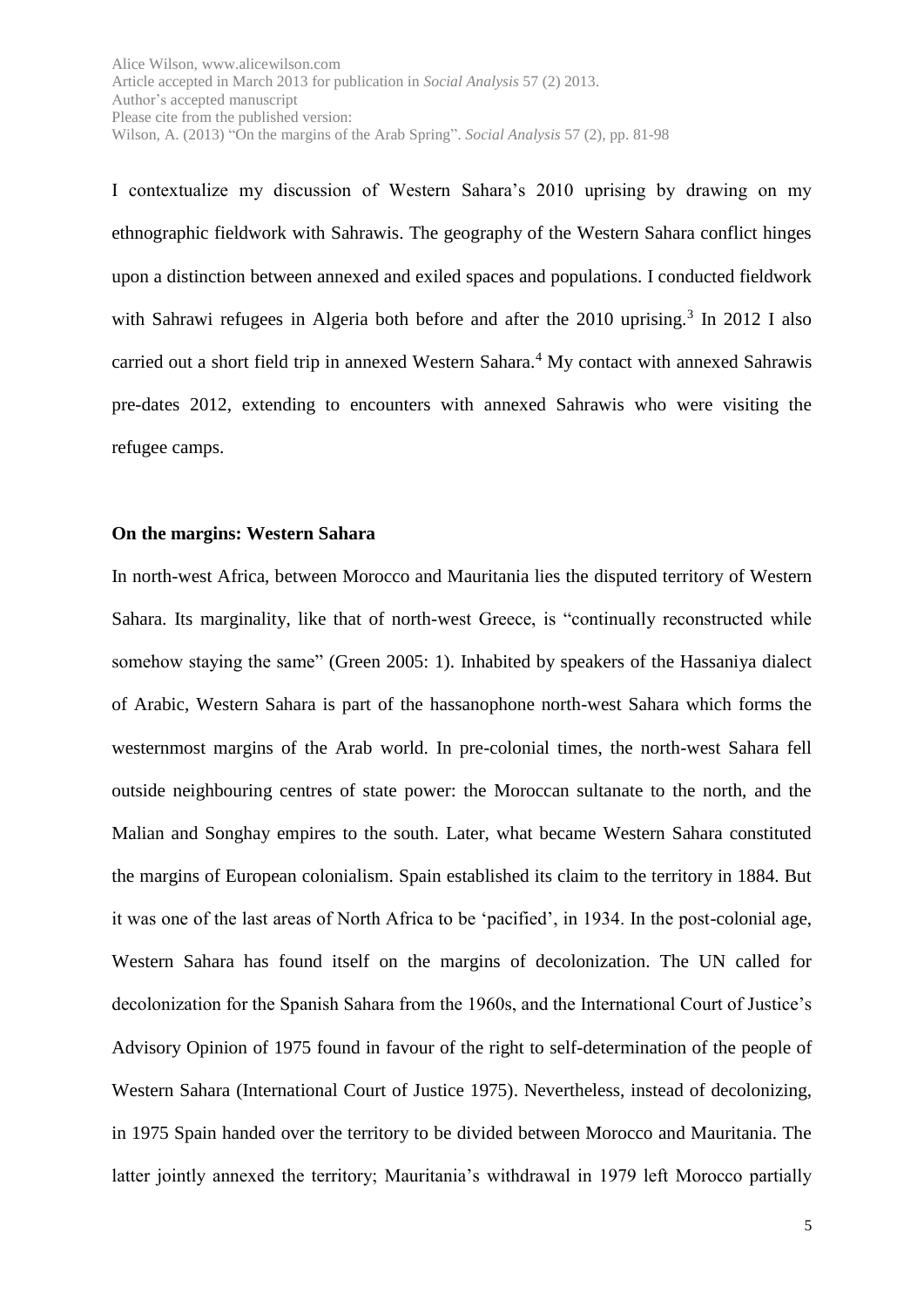annexing the territory. Western Sahara's liberation movement, Polisario Front, founded in 1973 to contest Spanish colonialism, fought Morocco (and, initially, Mauritania) for the territory. Their clash initially took the form of war, and later, as of 1991, UN negotiations and other diplomatic forums. In the nearly forty years since Spain, the colonial power, left, decolonization has still not been achieved for Western Sahara. The UN yearly renews its mission for a referendum (on self-determination) in Western Sahara (Minurso). But, with Morocco and Polisario in deadlock as to who would have the right to vote, and whether voters would be allowed to choose between options including independence, the Western Sahara conflict is trapped in political stalemate. As the UN's last case of a non self-governing territory in Africa, it finds itself at the margins of the reach of decolonization. The failure, despite a clear mandate, of the implementation of decolonization might even suggest that the territory is at the margins of the enforcement of international law–declared but not applied, an unclear line indeed between inclusion and exclusion.<sup>5</sup>

The conflict has produced a political entity that occupies the margins of ideas about statehood in international law and political theory. After Spain's final withdrawal from the territory, on 27 February 1976 Polisario founded the Sahrawi Arab Democratic Republic (SADR). SADR has gone on to be recognized as a state by a number of states and the African Union.<sup>6</sup> Both SADR and Morocco claim, in theory, all of Western Sahara. In practice, Polisario controls about a quarter of Western Sahara. Morocco controls the rest, and built a military wall in the 1980s to divide the two areas. SADR's institutions are based not in Polisario-controlled Western Sahara, however, but in exile in desert refugee camps in Algeria. From 1975 thousands of Sahrawis fled the annexation, and from early 1976 they were settled in refugee camps near the Algerian military base and town, Tindouf, some 50km from the border with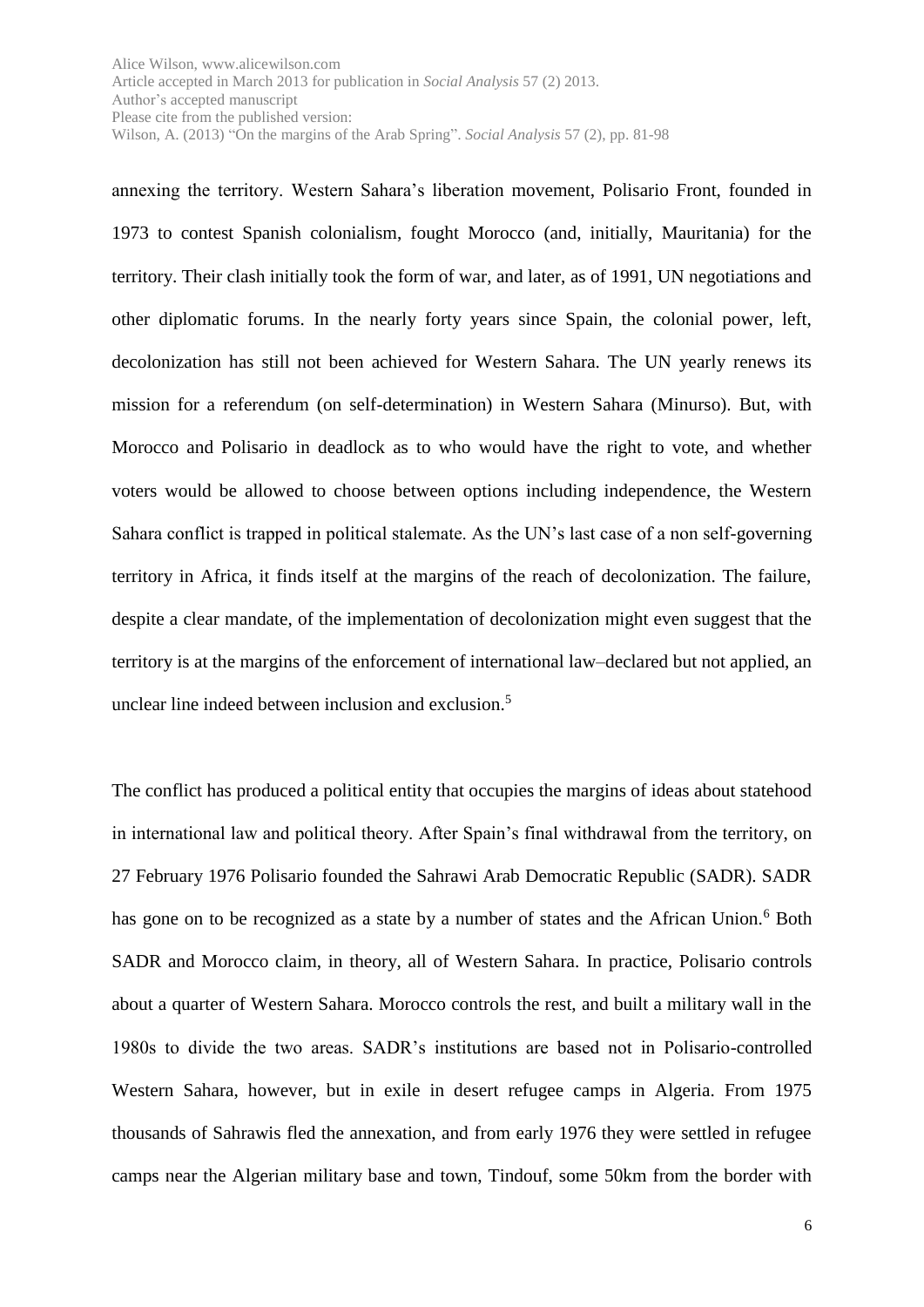Western Sahara. A fusion of SADR and Polisario, state authority and liberation movement, governs this exiled population. With Algeria having delegated authority over the camps and the refugees to Polisario, the fusion of SADR and Polisario is able to engage in many of the activities of other state authorities. It has its own constitution, Parliament, law codes and prisons. In sum, SADR is based in exile and, in fusion with Polisario structures, governs only a part of its claimed population and territory. But it enjoys some inter-state and multi-lateral recognition, and engages in a wide range of governance activities. It thus blurs policy and theoretical boundaries between state and non-state.

As Green (2005) observes, marginality is constructed and reconstructed in particular contexts. Sahrawis are aware that their annexation and exile are construed as marginal from the perspective of international political agendas in North Africa. But this dual predicament is not of marginal concern for Sahrawis themselves. It has refashioned their lives in both mundane and extraordinary ways. The conflict has produced a refugee case that, after the Palestinians, is the world's longest-running. These refugees, who may have numbered some 165,000 by the 2000s, live in an unforgiving climate in challenging conditions of material shortage in the camps near  $Tindouf<sup>7</sup>$  Sahrawis living in Moroccan-controlled Western Sahara, who may outnumber the exiles, have recently been described as living in a "state of fear" (Robert F. Kennedy International Delegation 2012). They live side by side with a Moroccan settler population, believed to outnumber the Sahrawi population there, and a heavy Moroccan military presence.<sup>8</sup> Since 1999, many annexed Sahrawis have participated in demonstrations against Morocco's annexation. Since 2005, this resistance has coalesced into what nationalist Sahrawis call their own Intifada (Mundy 2006). Sahrawi nationalist activism has met with repression from the Moroccan authorities (Human Rights Watch 2008; United

7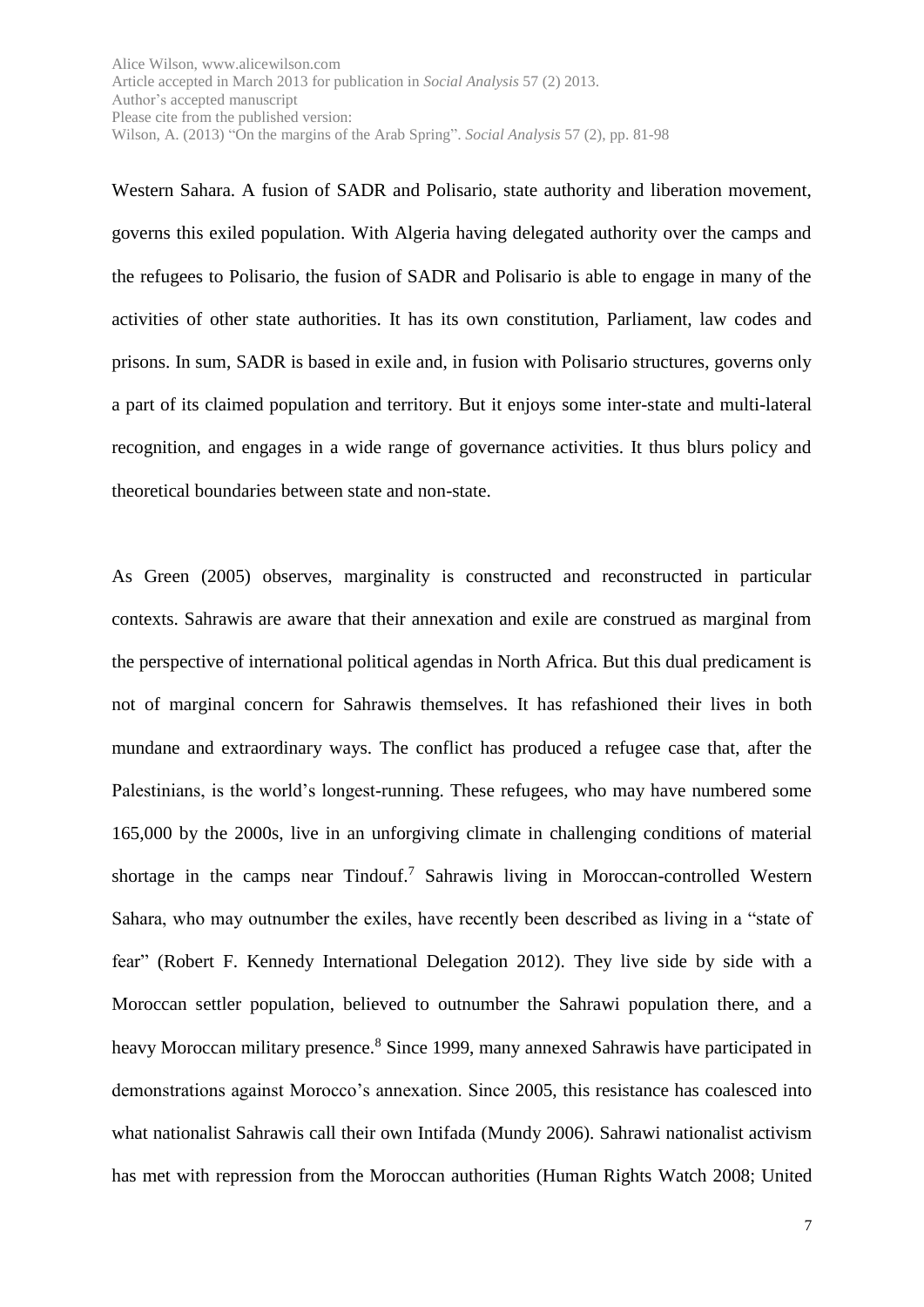Nations Committee against Torture 2011; Human Rights Watch 2012). In this context of annexed Sahrawis' ongoing resistance to Moroccan rule over Western Sahara, in 2010 annexed Sahrawis demonstrated on an unprecedented scale.

#### **Filling the desert**

On 9 October 2010, a small group of Sahrawi protestors in annexed Western Sahara began a demonstration. They did not demonstrate in the capital, El Aaiun, though. They went out into the open desert some 15 kilometres away, and set up tents at a place known as Gdeim Izik. As more demonstrators joined them, the desert began to fill with tents. The UN estimates that the number of tents at Gdeim Izik grew to 6,610, accommodating "over 15,000" demonstrators (United Nations Security Council 2011: 1). Other sources estimate that the number of protestors reached some 20,000 by 8 November (Verdier 2010). Access to the protests for the media and outside observers was highly constrained by the Moroccan authorities (cf The Guardian 2010). Morocco resisted the access to the protest camps of monitors from the UN Mission on the grounds that "the Mission should not interact directly with the population on what was described as a purely internal and social matter" (United Nations Security Council 2011: 1). There was therefore scant opportunity for monitoring or reporting on the protests. Media coverage from the time emphasized the protestors' concerns about economic issues, such as "living conditions" (BBC 2010). When, on 24 October, Moroccan security forces shot and killed a 14 year old boy who was trying to join the encampment, one account in the French media reported on the killing under a title focusing not on the boy's death, but on the perceived underlying economic cause of the demonstration–namely that annexed Sahrawis were jealous of the subsidies that Morocco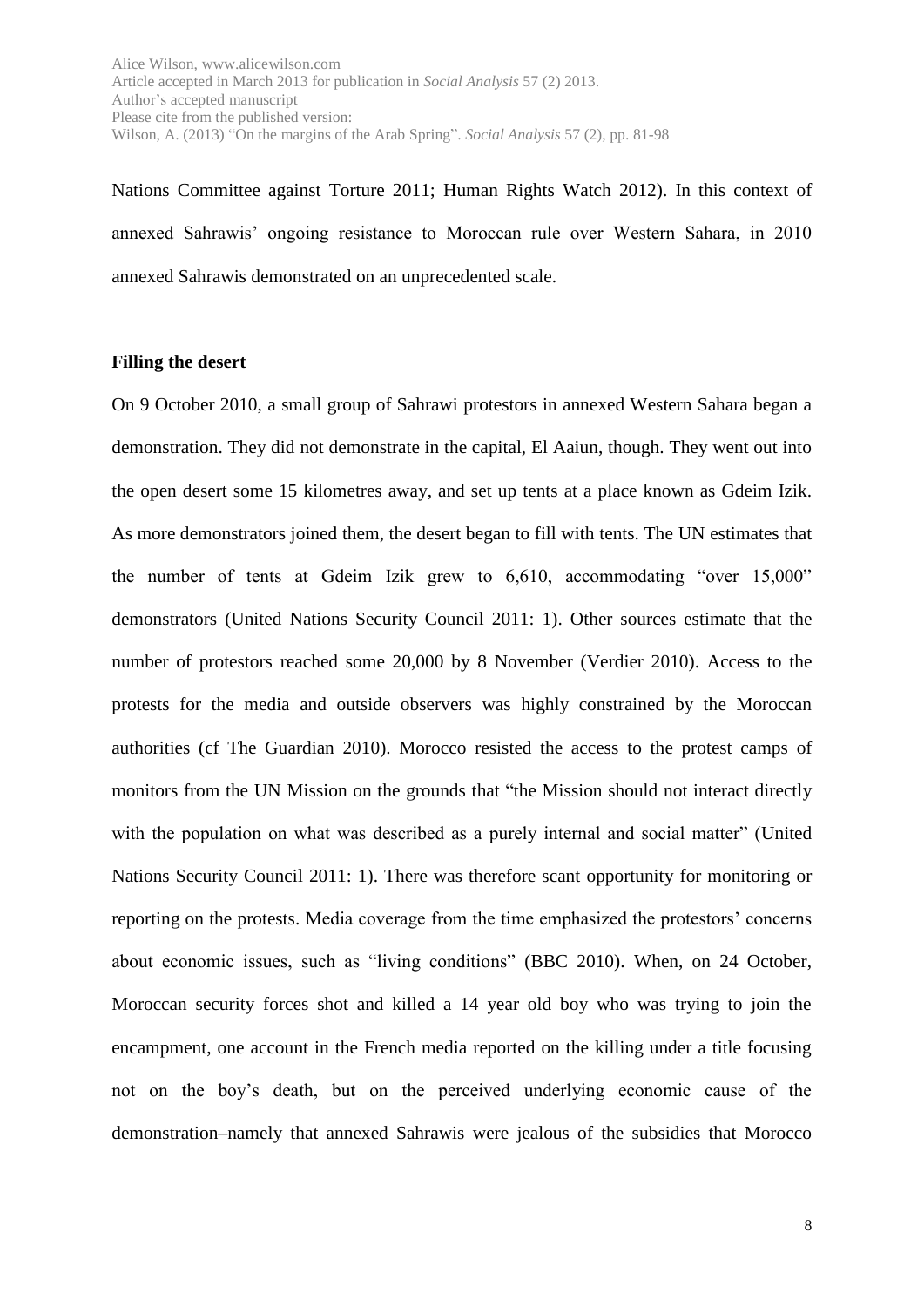offered to refugees who left the refugee camps in Algeria to come and live under Moroccan rule (Radio France Internationale 2010).

Things came to a head on the morning of 8 November. Claiming that the camps had been taken over by political activists, Moroccan security forces moved in to break up the protest camps: "Moroccan auxiliary forces and police officers forcefully dispersed the protesters and destroyed the camp using tear gas, water cannons, batons and loudspeakers mounted on vehicles and helicopters. There is no evidence that live ammunition or other lethal means were used" (United Nations Security Council 2011). In the clash, both sides claimed fatal casualties, eleven on the side of the Moroccans, and four on the side of the Sahrawis. After the dismantling of Gdeim Izik, further violence ensued in the city of El Aauin, where it was reported that Sahrawis attacked public and private property, and Moroccan settlers attacked Sahrawi private property (United Nations Security Council 2011). When I visited El Aaiun in April 2012, Sahrawis pointed out to me a building that had been gutted by fire in the riots, and as yet remained unrenovated. Sahrawi protestors also tore down Moroccan flags and images of the king, and displayed SADR flags (Sahara Thawra 2012).

In the light of the lack of an independent inquiry, and the paucity of international press access, many unanswered questions remain about Gdeim Izik and its ending. From various quarters, including the European press (BBC 2010; Radio France Internationale 2010), the Moroccan press (Bennani 2011), and the accounts of Sahrawis narrated to a BBC journalist (Lewis 2011), a narrative has converged that the protests focused on economic demands for housing and jobs. This view was endorsed by the Moroccan authorities in its claims to UN monitors that the protest was a "purely internal and social matter". There is reportedly cause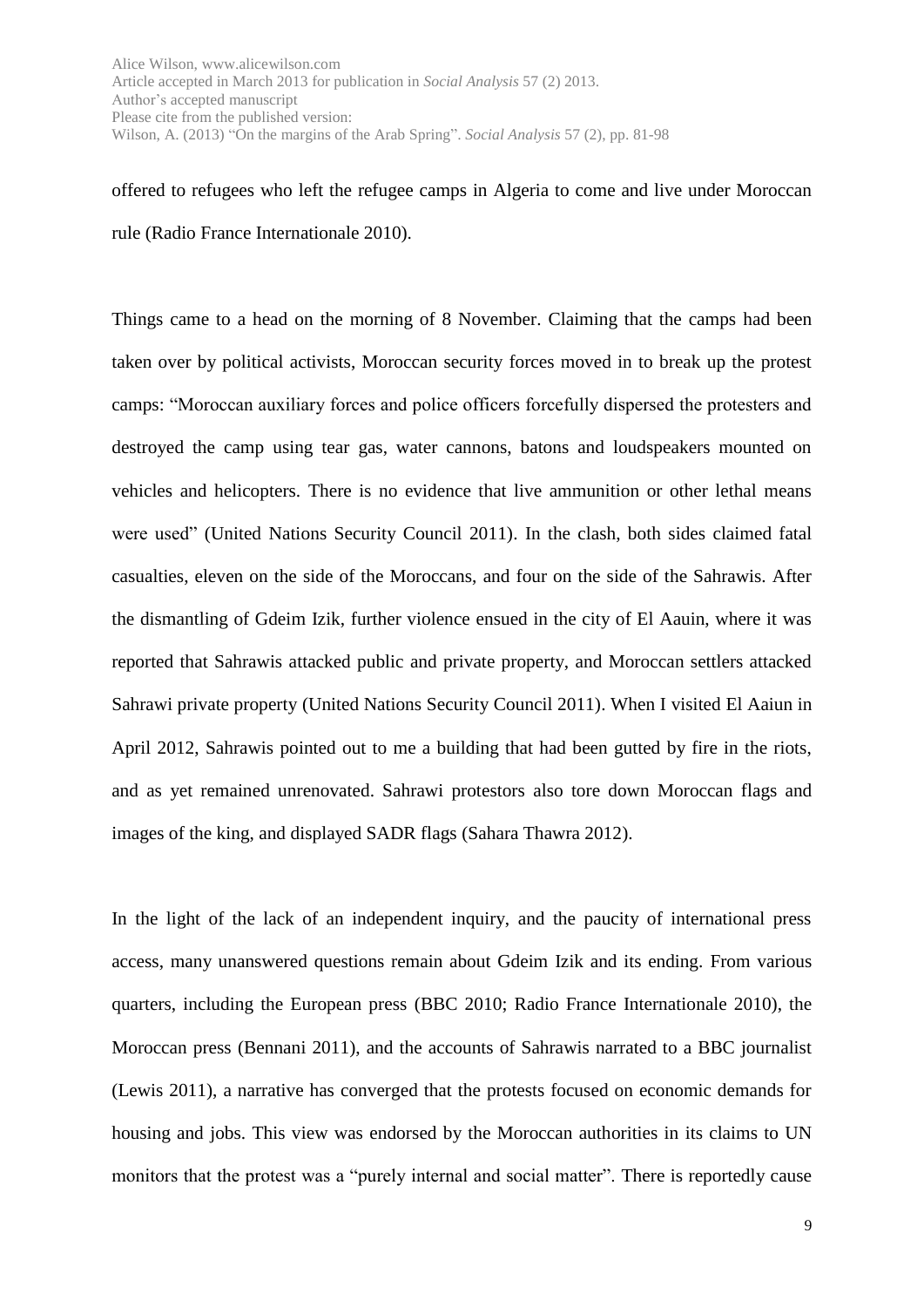for Sahrawis to harbour perceptions that they suffer from economic wrongs in annexed Western Sahara. Whilst Morocco claims to have brought prosperity to the areas of Western Sahara which it controls, Sahrawis are reportedly discriminated against in their access to jobs, housing and even education (Shelley 2004). In fieldwork with exiled Sahrawis in Algeria between 2007 and 2012, I met Sahrawis, usually young men, who had arrived in recent months from the Moroccan-controlled areas of Western Sahara. They sought better educational or even work opportunities than those available to them in the annexed areas. They complained of having suffered discrimination there, such as not being allowed to speak Hassaniya in schools. Some sought to study abroad through the SADR Ministry of Education programmes for high school and university study abroad. Others settled in the refugee camps and began working there, either for the Polisario administration or in the informal private sector. At the same time as annexed Sahrawis report perceptions and experiences of inadequate economic opportunities in the annexed areas, one of the policies of Moroccan annexation has been to encourage thousands of Moroccan settlers to move into the region, encouraged by higher salaries and tax breaks (Shelley 2004). Thus the benefits of Morocco's claimed era of prosperity in Western Sahara may not necessarily reach Sahrawis–a matter to which I return below.

Another dimension to Sahrawis' complaints about access to housing and jobs in Moroccancontrolled Western Sahara has elicited concern in both the Moroccan and French press (Bennani 2010; Radio France Internationale 2010; Bennani 2011). In addition to there being Sahrawis in the Moroccan-controlled areas who have been there since before the annexation, there are Sahrawis who moved there after annexation. They fall into two groups, both receiving housing and maintenance payments from the Moroccan state. There are persons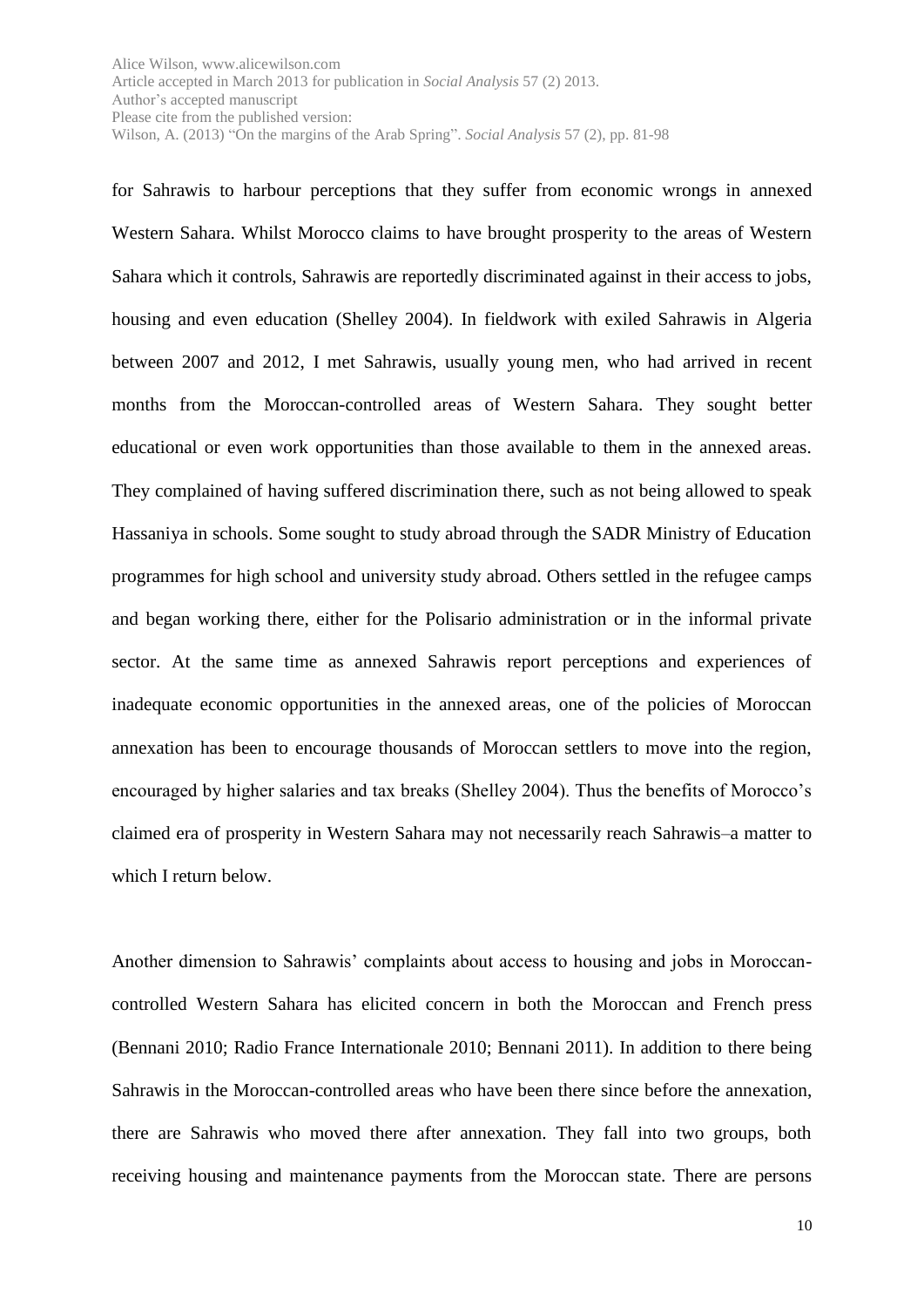brought by Morocco into the territory in the early 1990s in order to be registered for a UN referendum on self-determination. They are known by the term *Al Wahda* (the union). Many of them were not recognized by the UN as Sahrawis eligible to vote in a self-determination referendum (Zunes and Mundy 2010: 214). Initially brought in temporarily, they have remained to the present. They still receive monthly maintenance and food rations from the state. Most, it would seem, have now been moved from makeshift tents into houses given by the state (Bennani 2011). The second group are those who have been welcomed as 'returners' from the Tindouf refugee camps. These *'aidīn* (Arabic) [returners] or *ralliés* (French) [those won over] also receive a house and monthly maintenance allowance, to the tune of 1250 dirhams (115 euros) in the late 2000s (Bennani 2010; Soudan 2010). For the Moroccan and French press, it is 'indigenous' Sahrawis' jealousy of these subsidies that caused them to go out on protest at Gdeim Izik (Radio France Internationale 2010; Bennani 2011).

There is a widespread willingness, then, not absent from Sahrawi protesters (cf Lewis 2011), to present the Gdeim Izik protest as focusing on economic demands for jobs and housing. There is furthermore evidence that annexed Sahrawis perceive themselves to be marginalized from Morocco's claims to have brought prosperity to Western Sahara. Nevertheless, neither the narrative that Gdeim Izik was about 'economic' concerns, nor supporting evidence that Sahrawis perceive themselves to be economically marginalized in annexed Western Sahara, necessarily suffices to sustain a thesis that 'economic issues' alone underpinned Gdeim Izik in particular, or protests raising economic demands more broadly. Such a thesis must be interrogated empirically and conceptually. Let us first assess empirically the specific thesis that annexed Sahrawis' jealousy of *rallies*' subsidies caused the Gdeim Izik protests. This thesis would seem to draw strength from the fact that a boom in *ralliés* numbers was reported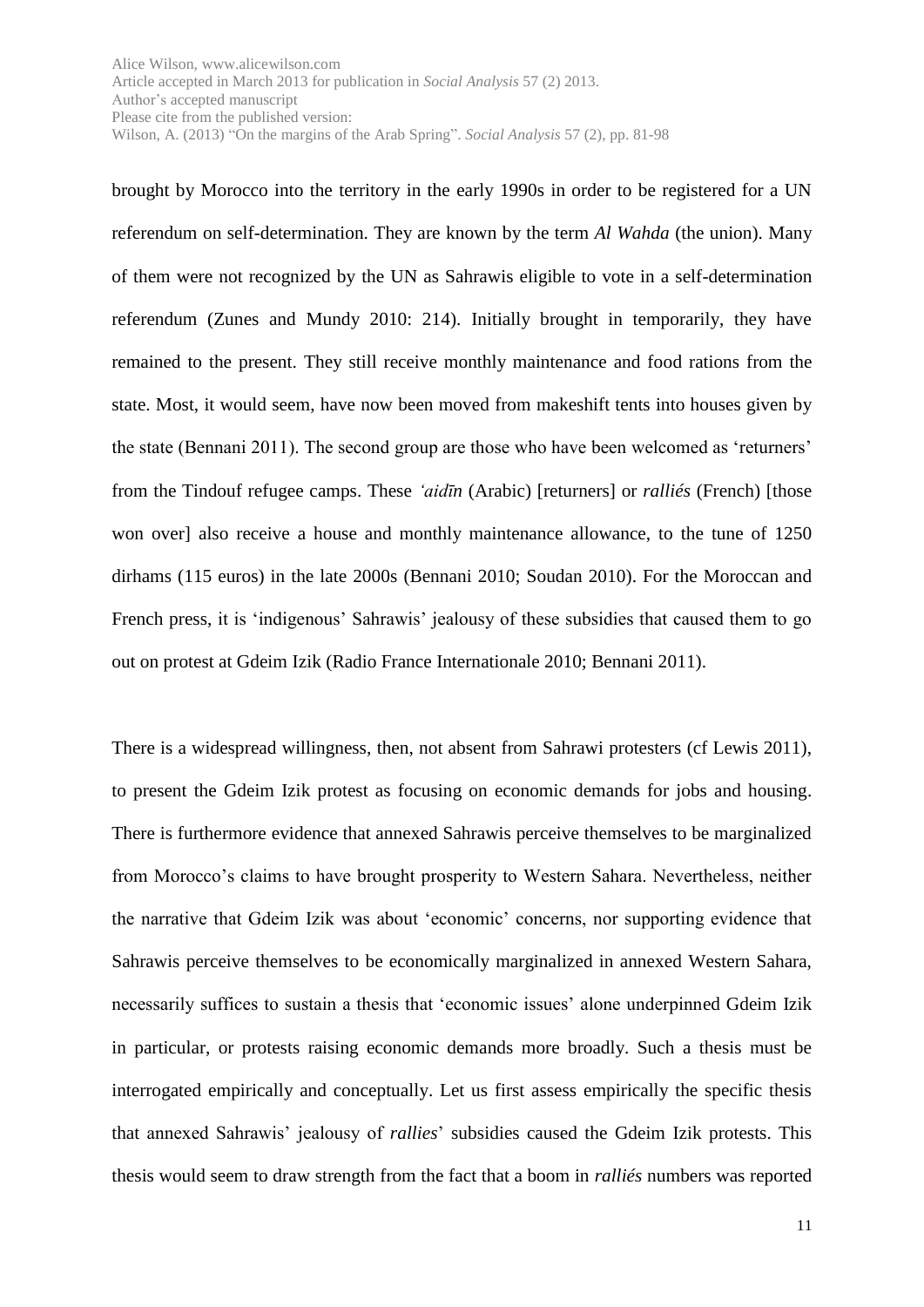in early 2010 (Bennani 2010; Filali-Ansary 2010; Soudan 2010). In 2011, Sahrawi refugees also recalled this period as a time when *ralliés* numbers grew. They were able to name more cases to me of *ralliés* from amongst their own connections. They also recalled seeing more *ralliés*–sometimes personal acquaintances–on Moroccan television, which can be watched from the refugee camps. Had annexed Sahrawis been disturbed by *ralliés*' access to Moroccan subsidies, then a boom in *ralliés* might indeed have fuelled tension in the annexed areas. Yet, despite claims in the Moroccan and European media to that effect, it is not clear from Sahrawi accounts that *ralliés*' subsidies cause jealousy amongst other Sahrawis. None of the annexed Sahrawis whom I met in either the camps or Moroccan-controlled Western Sahara professed to such envy. Interlocutors from both exiled and annexed populations indicated to me that there are other subsidies from the Moroccan state available for annexed Sahrawis and Moroccan settlers. The existence of these subsidies reportedly dates back to the period before Gdeim Izik. This problematizes the notion that economic tensions arising from subsidy jealousy could explain the outbreak of the uprising. The abundance of subsidies in annexed Western Sahara, for both Sahrawis and Moroccans, also raises the possibility that the effects of the global economic crisis on livelihoods may have been less severe here than elsewhere in the Arab world. This may make a general worsening of economic conditions less likely a trigger for the Gdeim Izik protests than has been suggested may be the case for other protests in the Arab world (and elsewhere) in 2010 and 2011. An alternative explanation for the trigger of Gdeim Izik at that particular historical moment was offered by exiled Sahrawis. They believed that the intensified influx of *ralliés*, many of whom were jobless youths, contributed to Gdeim Izik, but for another reason. These youths, refugees claimed, were accustomed to being able to express dissent in exile to Polisario. Once in Moroccan-controlled Western Sahara, exiled Sahrawis opined, the youths' willingness to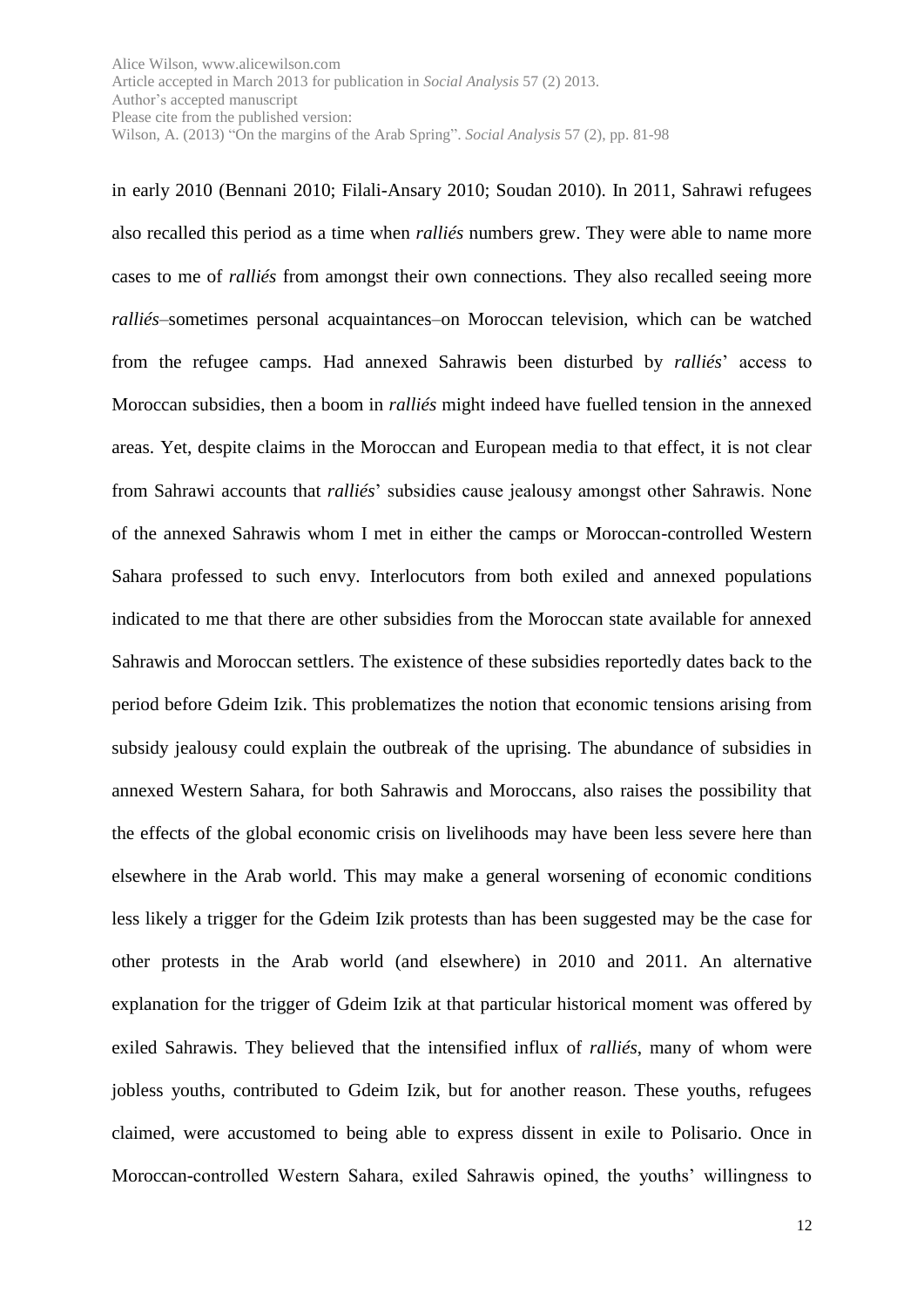voice dissent took them to the forefront of opposition to the Moroccan state and to Gdeim Izik. Exiled and annexed Sahrawis jointly reported that after Gdeim Izik, the Moroccan authorities discontinued granting a house to an unaccompanied *rallié*, reserving houses only for family groups. Following this change in policy, the numbers of new *ralliés* dropped back from the high levels of early 2010. <sup>9</sup> The extent to which *ralliés* played a part in either provoking or organizing Gdeim Izik needs further research. Nevertheless, given the range of subsidies available to Sahrawis and Moroccans in annexed Western Sahara, it is questionable that Gdeim Izik can be attributed to subsidy jealousy amongst Sahrawis.

It might be argued that the wider question remains of whether Sahrawis' general economic marginalization under Moroccan rule was the cause of Gdeim Izik. This thesis is likewise problematic. Drawing on an intellectual tradition embracing Karl Marx, Rosa Luxembourg and Karl Polanyi, Maha Abdelrahman (2012: 615) asserts that the opposition between economic and political struggles is "falsely conceived". Rather, "the economic and the political are inseparable without necessarily being fixed in a static, causal relationship" (Abdelrahman 2012: 621). She proposes that in the Egyptian revolution, an anti-revolutionary coalition is seeking to promote the notion of a distinction between economic and political demands, in order to suggest that the former are extraneous, and even threatening to, the revolution. In so doing, she suggests, the anti-revolutionaries hope to reduce the revolution in Egypt to a question of transition to liberal democracy, leaving unaddressed questions of redistribution and social justice. In other words, the attempted separation of the 'political' from the 'economic' so as to reduce protests to one or the other is, in itself, a politicized and politicizing agenda. Accounts of protests in Western Sahara that stress their 'merely' economic content are doubly problematic, then. They gloss over not only the connections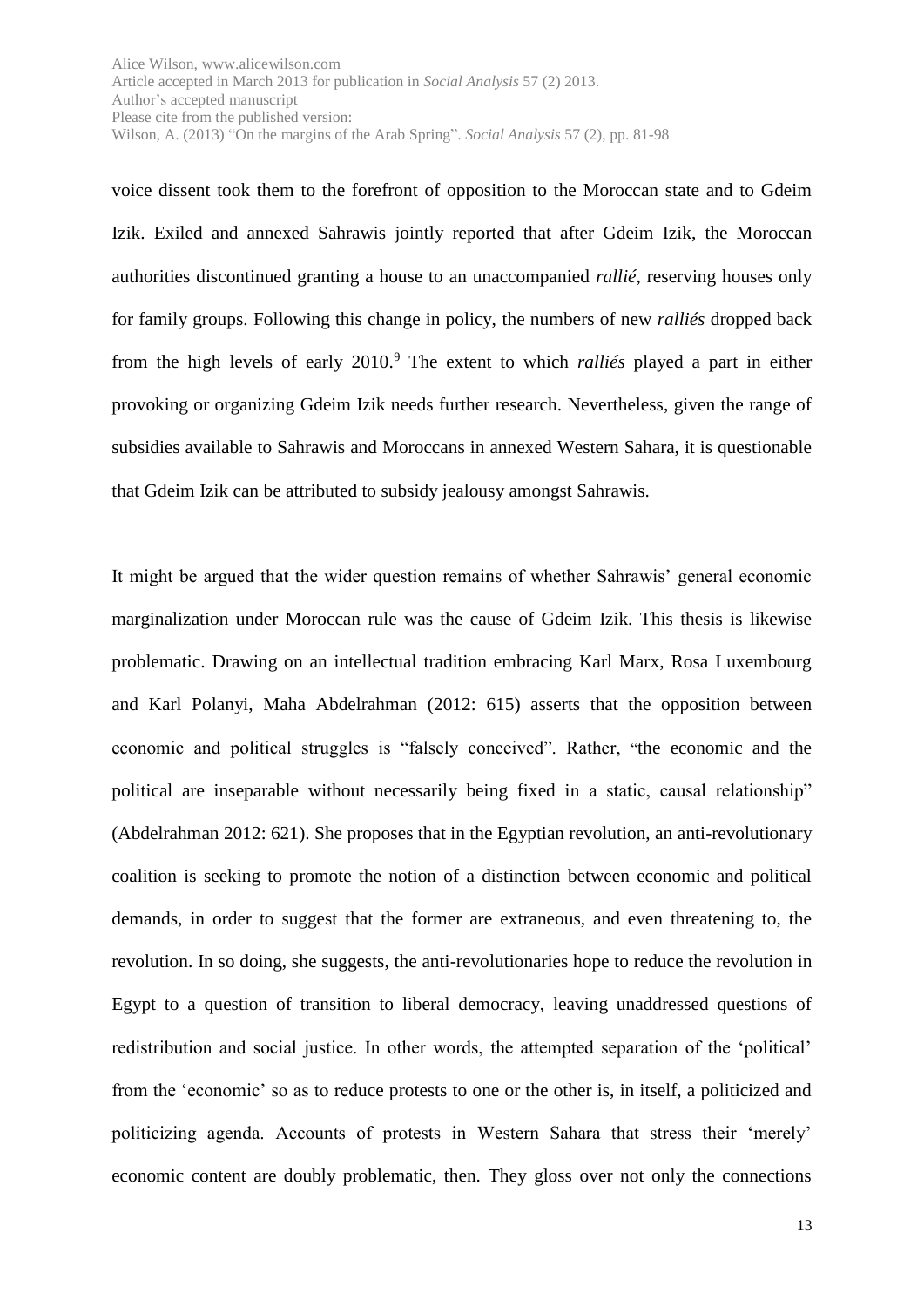between the economic and political, but also the political agenda advanced by this omission. As concerns annexed Western Sahara, the Moroccan government presents protests there as economic in order to depoliticize them (Shelley 2004: 102, 110). Morocco thereby seeks to disassociate protests from the question of the unresolved self-determination of the people of Western Sahara.

Video footage of Gdeim Izik gatherings indicates that the dimensions of the protest included, but were not limited to, demands made of the Moroccan government for jobs and homes. (Sahara Thawra 2010; Sahara Thawra 2012). The footage emphasizes the political dimensions of the protests, and the links between their economic and political dimensions. Protesters can be seen and heard chanting slogans such as "Ahel essahra daau daau welkhairāt illa yenbā'u" [The Sahrawi people suffers whilst its wealth is looted] (Sahara Thawra 2010).<sup>10</sup> Sahrawi nationalists have long raised objections that annexed Western Sahara's natural resources, especially phosphate and fish, are exploited to the greater benefit of Moroccans, and not sufficiently to that of Sahrawis. Protesters are also depicted using pro self-determination slogans used in the Tindouf camps, such as "Sahrawi sahrawia aidi fi aidak lil huria" [Sahrawi men and women join hands for freedom]. The riots in El Aaiun seem to have taken on an overtly political character, with the Moroccan flag being torn down and the SADR flag raised (Sahara Thawra 2012). It is not only Sahrawis' accounts of Gdeim Izik that stress its political aspects. The very manner of Morocco's closing the protest down indicates its conviction, despite its claims to the contrary, that more than 'social' issues were at stake.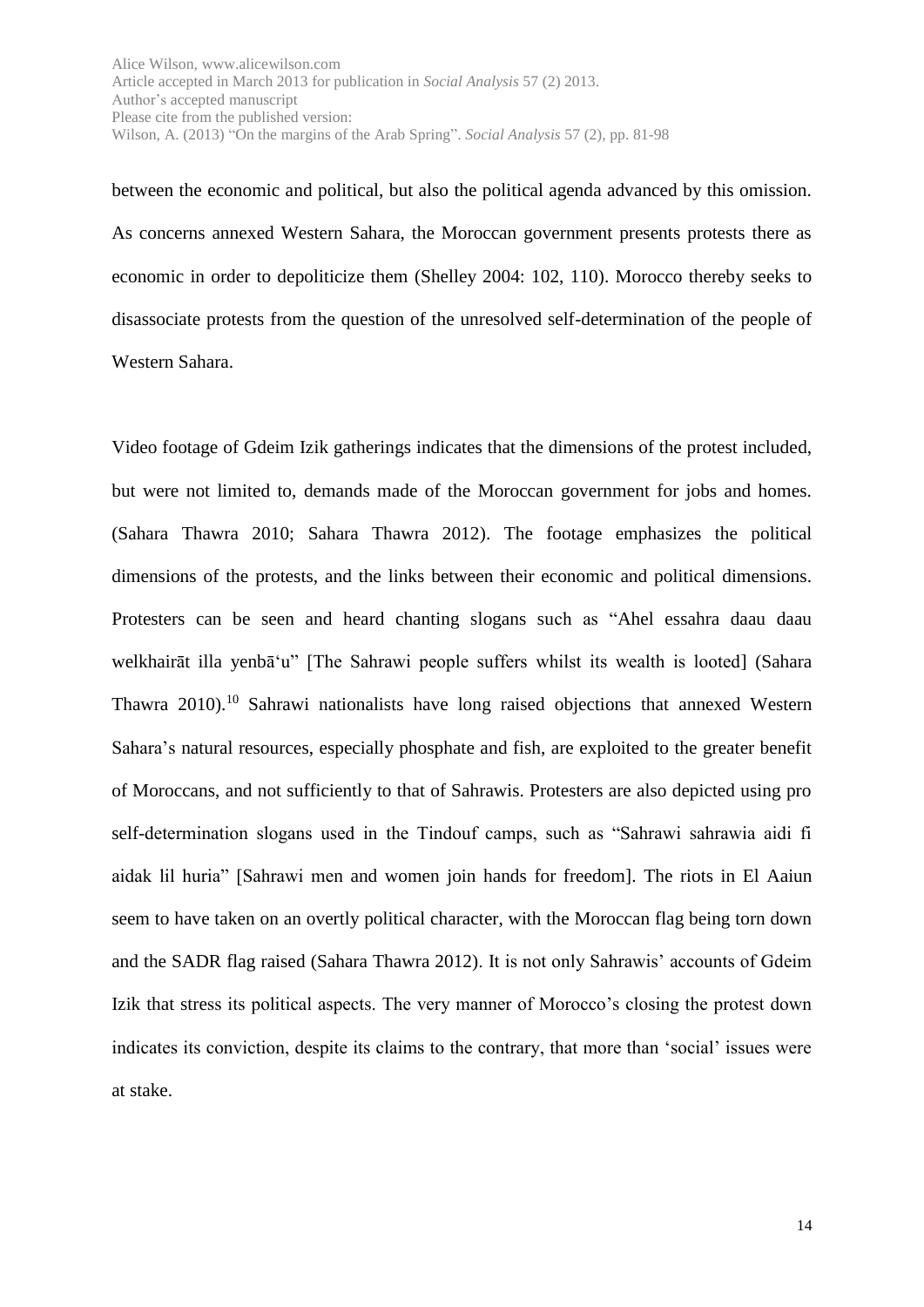In questioning the helpfulness of seeing Gdeim Izik as 'economic', I do not seek its 'overpoliticization', as if it were 'purely' a political uprising against Morocco. Rather, I suggest reasserting the links between the political and economic in the demands raised at Gdeim Izik. These links, once recognized, may help us understand why, once protests spread across the Arab world in the following weeks and months, Sahrawis voiced convictions that their own protests resonated with those of their compatriots.

#### **Seen and unseen**

In phone calls and emails with Sahrawis as the Arab Spring progressed, and then in meetings with annexed and exiled Sahrawis in 2011 and 2012, Sahrawi interlocutors were anxious to press upon me that they too had had their Arab Spring protest–in fact, some held, "the first". The authors of the online documentary film about Gdeim Izik even claimed the latter as the "detonator of the Arab Spring" (Sahara Thawra 2012). The attractions of this narrative for Sahrawis, seeking visibility for their unresolved case of self-determination, are clear. Yet, beyond such attractions, and eschewing the question of a causal relationship between Gdeim Izik and the uprisings that followed, might there be plausible grounds for connections between Gdeim Izik and Arab Spring uprisings? The content and local context of Gdeim Izik suggest striking similarities with Arab Spring protests. First, the protest expressed popular conviction of both economic and political injustices, with protestors aware of the links between them. This resonates with other Arab Spring uprisings (cf Abdelrahman 2012). Secondly, Gdeim Izik followed on from a history of protests in the annexed areas, going back to at least 1999 (Shelley 2004: 82), even as it transcended them in scale and urgency. The uprisings in Tunisia and Egypt also drew on longstanding protest movements that preceded them (Ayeb 2011; Joya 2011). Third, the protestors expressed demands for political values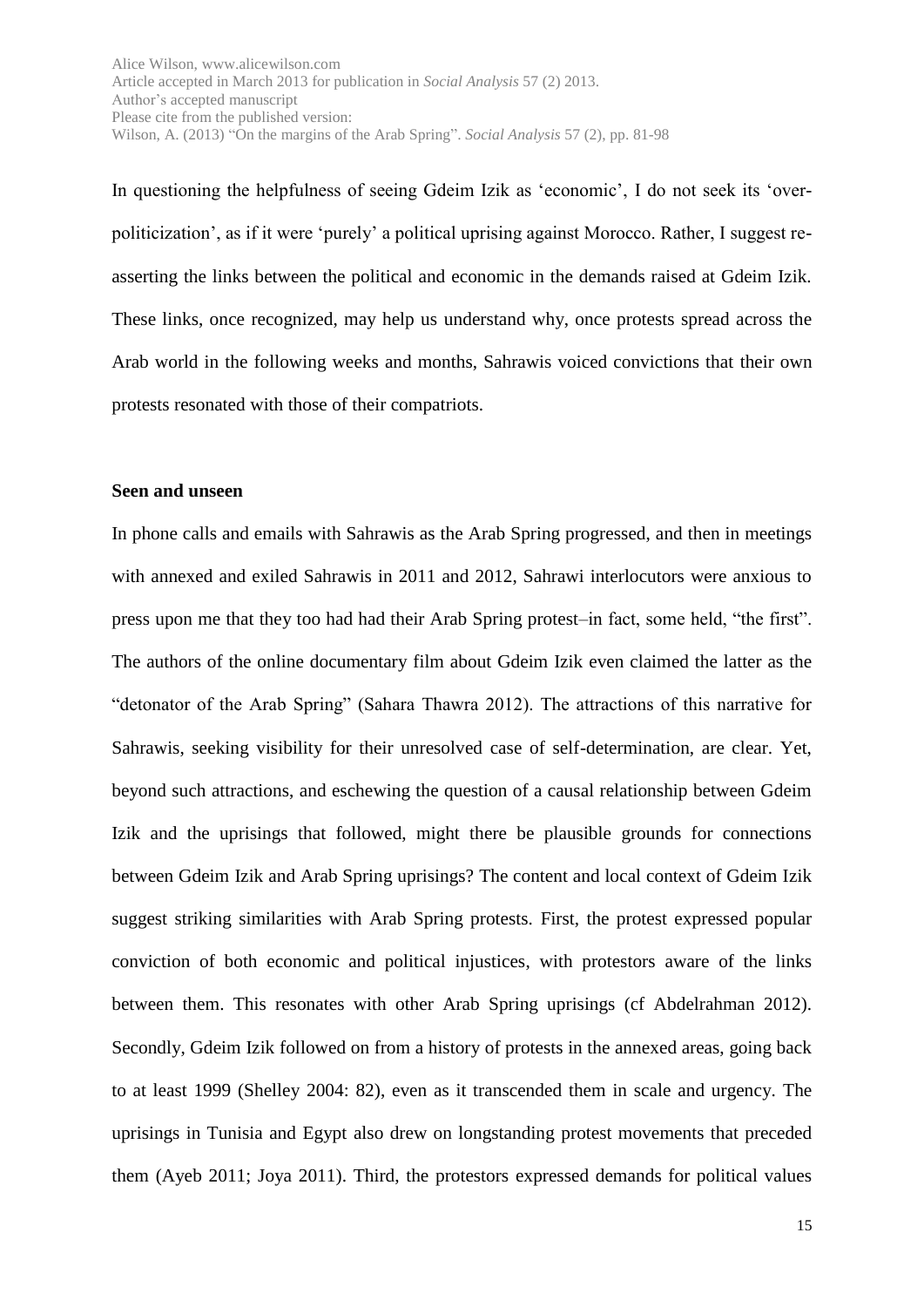and ideals such as freedom and *karāma* [dignity]. In the online documentary, a protestor from Gdeim Izik talks of how the protest gave the Sahrawi people a sense of their dignity (Sahara Thawra 2012). The Sahrawi self-determination movement dubbed Gdeim Izik the camps of *karāma* [dignity], as quickly as 7 December 2010, *before* events in Tunisia in December 2010 (Cherkaoui 2010). Freedom and dignity are amongst the values that Arab Spring protestors across the region have been demanding and celebrating. Fourth, the demonstrators, in aligning themselves with the self-determination movement, were subscribing to a political movement demanding the use of democratic means, a referendum, to appoint an alternative political system to one perceived to be illegitimate and oppressive. Thus, like Arab Spring uprisings driven by a popular demand for an alternative, elected government, Gdeim Izik protestors endorsed demands for democratic participation. The demonstrations began in nonviolent form, in line with the non-violent means employed throughout the 'Sahrawi Intifada' (Mundy 2006). The first casualty, the 14 year old boy killed on 24 October 2010, died at the hands of the Moroccan security forces. Only after Morocco forcefully broke up the camps did the protest turn violent, with claims of casualties on both sides. Fifth, the manner in which the outbreak was dealt with confirms the authoritarian character of the state authority in question.

Considered from the perspective of protestors' actions, and Moroccan and Sahrawi reactions, there are strong similarities between Gdeim Izik and Arab Spring uprisings: the expression of dissent at perceived oppressive economic and authoritarian political conditions; the economic being consciously identified as related to and perpetuated by the political; and political values such as freedom, dignity and–ultimately–democratic deliberation being celebrated or advocated. In addition, the timing of Gdeim Izik was very similar to uprisings elsewhere. In the light of these similarities, Gdeim Izik's under-recognition amongst external observers as a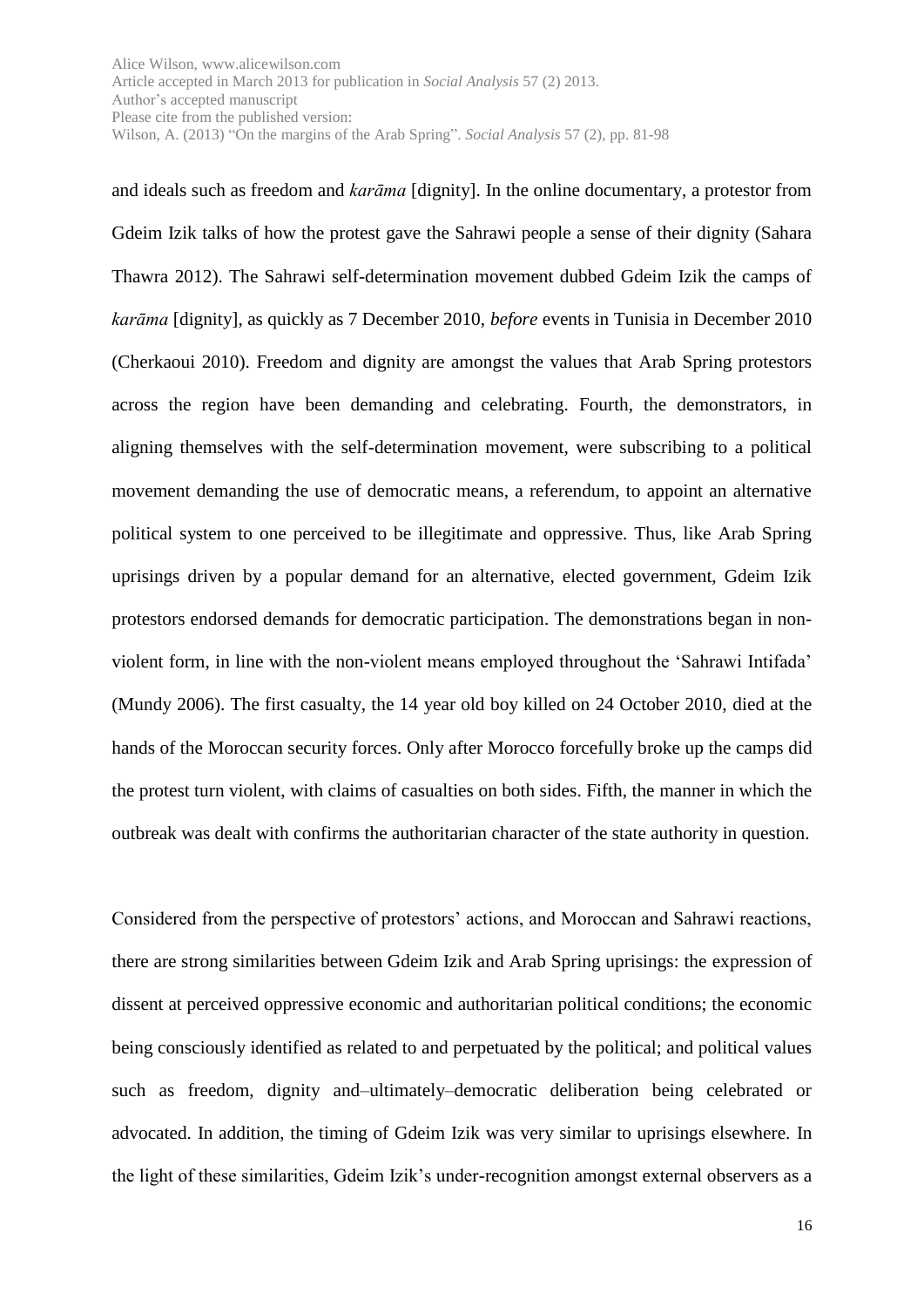protest in discussions of the Arab Spring, becomes even more intriguing. What makes–or could *appear* to make–Western Sahara different? Is it only a question of timing, of Gdeim Izik falling a few weeks too early for recognition as part of the Arab Spring, or are other factors at work?

Perhaps what might most readily make Gdeim Izik seem to belong to a category apart from the Arab Spring is that this uprising against a particular state authority (Morocco) took place in a setting that does not fit the conventional nation-state model. Although Morocco considers Western Sahara to be an integral part of its national territory, Western Sahara is technically a non self-governing territory awaiting self-determination. Currently, no other state formally endorses Morocco's claims to the territory. The fact that the protest in Western Sahara is linked to a self-determination case, and not a straightforward nation-state setting, facilitates its 'de-categorization' from Arab Spring protests. In other cases, protestors were perceived to be seeking the downfall or reform of a national government within a national territory.<sup>11</sup> The Gdeim Izik protestors were not seeking the fall of the Moroccan regime per se. They were, however, expressing views in line with a desire for the Moroccan state to fall from its perceived position (for those demonstrating) as usurper of Sahrawi sovereignty. In other words, this protest demanded an end to oppressive rule, potentially through democratic, and, at least initially, through non-violent means. But the setting cannot be reduced to a nationstate framework of oppressed nation deposing authoritarian regime. The absence of a critical approach to the accident of nation-state boundaries, especially in post-colonial settings, can distort scholarship and policy (cf Ferguson 2007). Such an effect of distortion may be at play in preventing external observers from recognizing the anti-authoritarian and pro-democratic aspects of Western Sahara's 2010 uprising.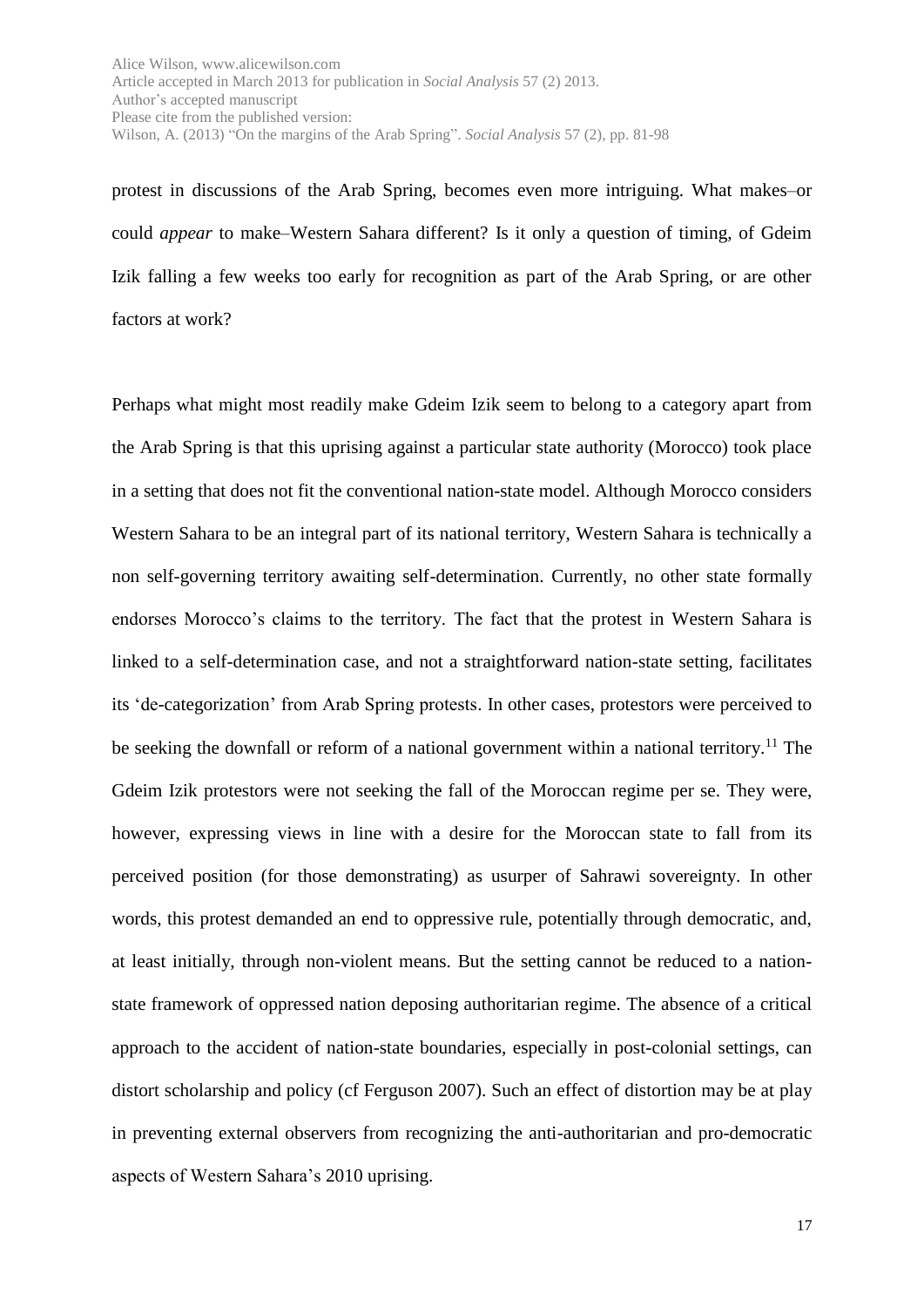Another factor contributing to the overlooking of Gdeim Izik for analysts of the Arab Spring is surely the small absolute numbers of the population in Western Sahara and its biggest ever protest, when compared to other protests and the populations to which protestors belong. A protest of 20,000 people is small compared to Egypt's Tahrir Square. Whilst population figures for Sahrawis are notoriously imprecise, if we take as a guideline the UN figures for the total adult Sahrawi population in annexed Western Sahara in 2000, which was found to be 41,150 (Zunes and Mundy 2010: 214), then a population of 20,000 people some ten years later is, proportionally, perhaps one of the largest protests of the Arab world in recent years.

A third factor might be the unusual setting of this protest: in makeshift camps in the desert. Unlike some of the iconic spaces taken over in Arab Spring uprisings, such as urban centres or the most famous national public space, annexed Sahrawis did not take over El Aaiun's public square, Place du Méchouar. They occupied a non-urban space removed from the centre of Moroccan state power in annexed Western Sahara. Urban spaces have long been associated with state power both in Western and some Middle Eastern and North African traditions of state power. Nonetheless, other forms of state(-like) or state-capturing power in the Middle East and North Africa have been recognized as arising from distinctly non-urban contexts (cf Ibn Khaldūn 1958; Sneath 2007). More specifically, urban spaces have received special attention in the study of the construction of a democratic public sphere, from the Athenian polis to the Habermasian coffee house. In discussing how Yemeni qat chews might provide an alternative sphere for a critical public, however, Wedeen (2007) does not suggest that chews more fully fulfil that in urban rather than rural settings. Middle Eastern and North African qualifications to the notion that urban spaces are privileged in the constitution of state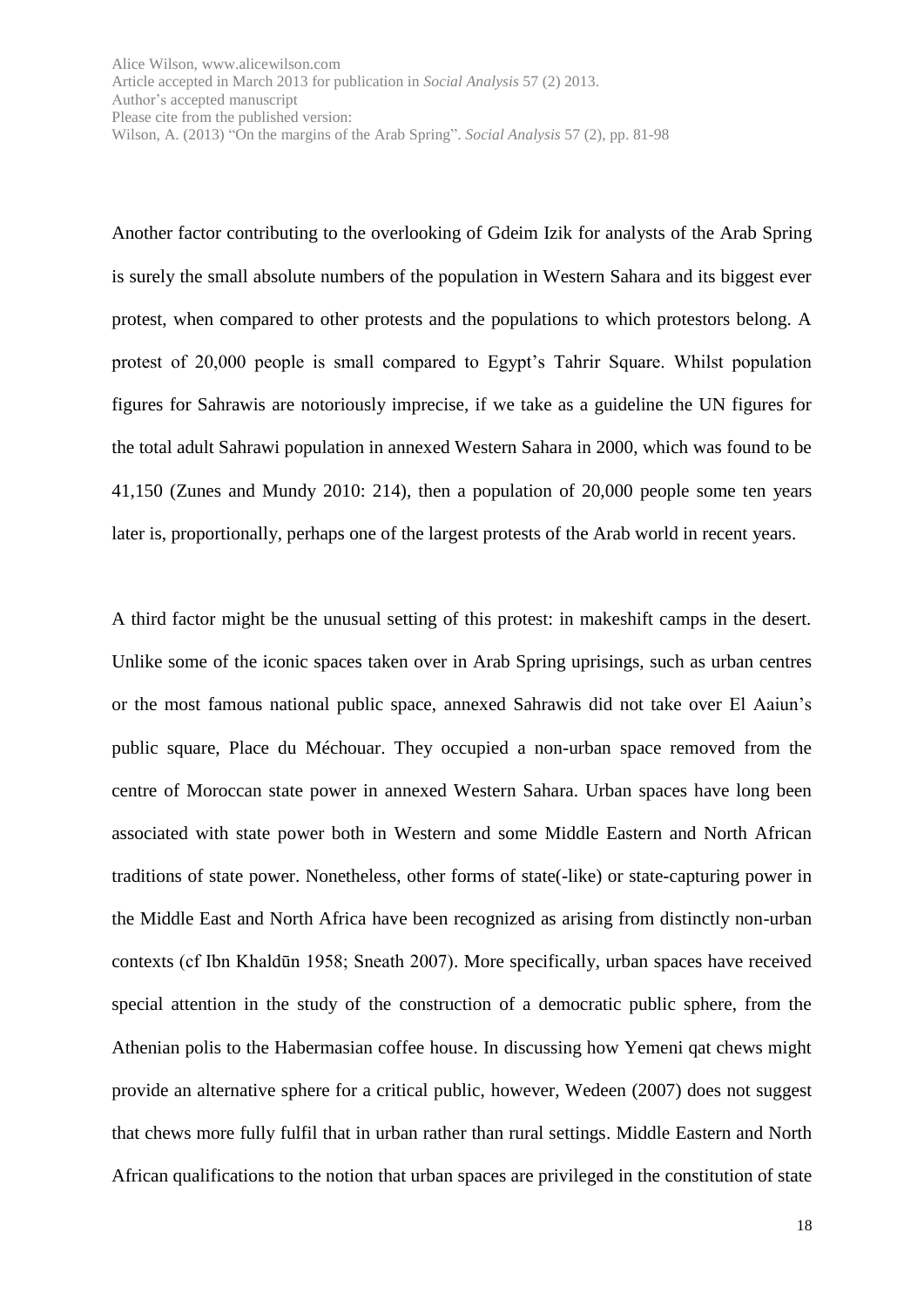power and democratic publics have perhaps not gone far, though, to dislodge a predisposition towards the presumption of such links amongst the media, policy and intellectual circles that have sought to define the Arab Spring. In a context of presumed connections between urban space, state power and democratic publics, the annexed Sahrawis' desert protest may seem an unlikely candidate as a regime-challenging uprising. Nevertheless, from a Sahrawi nationalist perspective, there is symbolic and practical reason to stage resistance in a non-urban desert space. Sahrawi nationalism draws its very raison d'être from the claim that Moroccan state power in the form of the urban-based *makhzan* (tax-extracting state power) was not sovereign in what is now Western Sahara. Sahrawi nationalists' self-perception is that they have resisted both Spanish colonialism and perceived Moroccan colonialism. These are the two powers which respectively introduced and developed urban spaces in Western Sahara. The rejection of urban space, in local context, therefore resonates with resistance towards (perceived) colonial power. This connection is particularly strong as concerns Morocco, which, for over thirty years, has developed urban space in Western Sahara as a sign of its rule there. The local symbolic potency of a non-urban desert environment for staging protests is reinforced by the fact that Sahrawi nationalists' associate the desert with their perceived mobile pastoralist heritage. In other words, the desert is a 'Sahrawi' space. Finally, the desert offered practical advantages for staging a protest, so as to avoid Moroccan reprisals for as long as possible. In this specific context, then, a desert protest may have been more effective and locally inspiring than an urban protest.

A fourth factor that cannot be overlooked is the general condition of Western Sahara being under-reported as a conflict zone and scene of alleged human rights abuses committed by Moroccan authorities against self-determination activists. Whilst NGOs publish reports on

19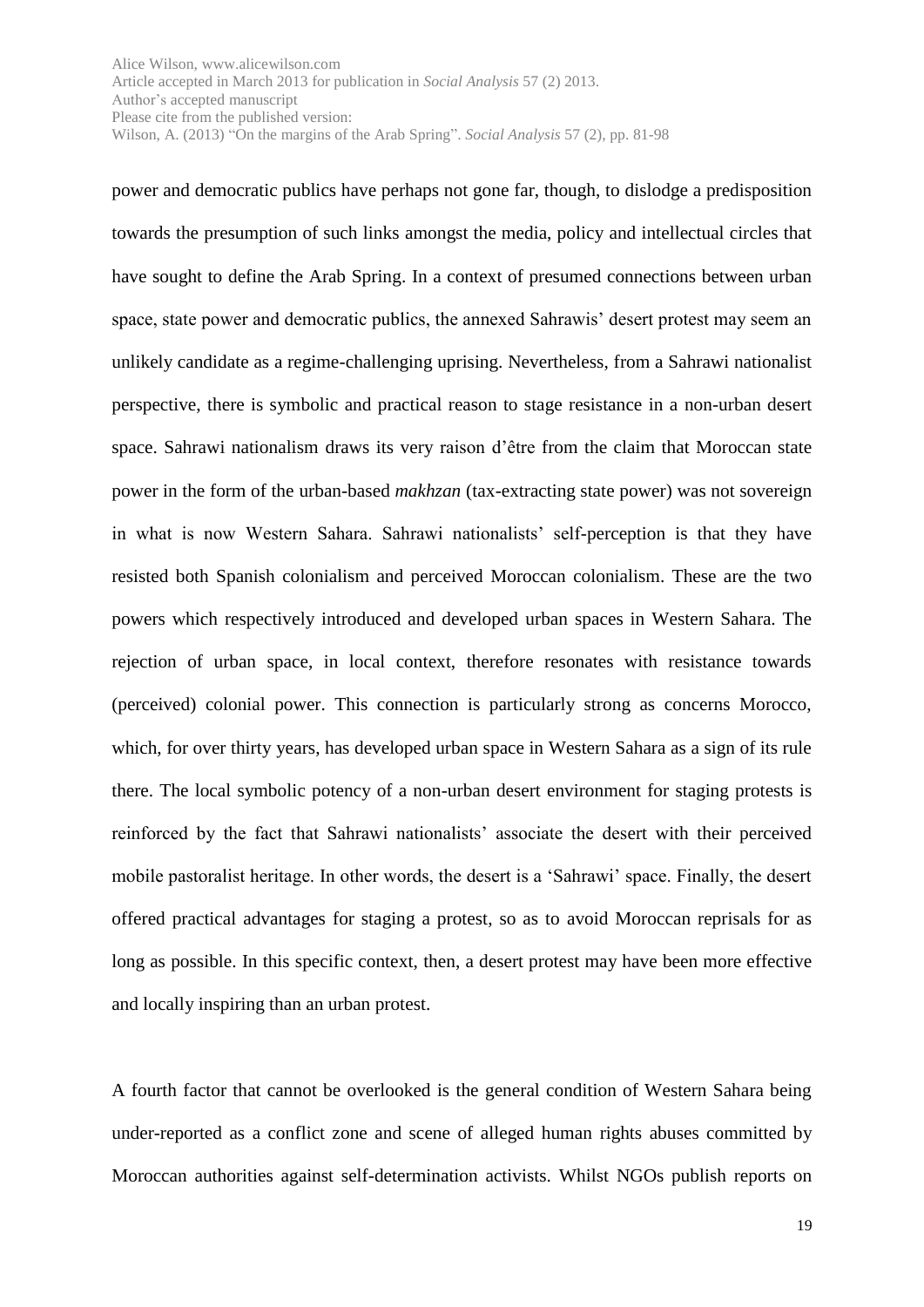the situation of human rights in both Moroccan-controlled Western Sahara and the Tindouf refugee camps (Human Rights Watch 2008; Human Rights Watch 2012), the report on Western Sahara of the United Nations Office of the High Commissioner for Human Rights (OHCHR) (2006) was not published by that office. Alleged to have recommended "adequate and continuous" human rights monitoring in Moroccan-controlled Western Sahara and the Tindouf refugee camps, the report was only made available to Morocco, Algeria and Polisario. The Office's subsequent failure to proceed to general publication is believed by some to be the result of Moroccan pressure opposing such publication. Despite the fact that the UN mission to Western Sahara is one of the few UN missions with peace-keeping duties to exclude human rights monitoring, and despite the OHCHR recommendation in favour of human rights monitoring there, such monitoring has as yet never been included in the Minurso mandate. Its proposed inclusion is opposed at each renewal of the Minurso mandate by members of the Security Council (for instance by France in April 2012). What is more, a pre-released version of the Secretary General's 2012 report to the Security Council on Western Sahara was later edited to produce a final report that was less critical of Morocco (What's in Blue 2012). The tendency to overlook Moroccan violations of international norms with regards to Western Sahara, including human rights, is reproduced at the highest levels of the UN. This background, whereby the full weight of human rights monitoring is consistently withheld from Western Sahara, only makes it all the more likely that the uprising in Gdeim Izik be overlooked.

If Gdeim Izik has similarities and differences compared to Arab Spring uprisings elsewhere, this in itself does not distinguish it from other protests. What may prove distinguishing in the case of Gdeim Izik are the circumstances under which those similarities and differences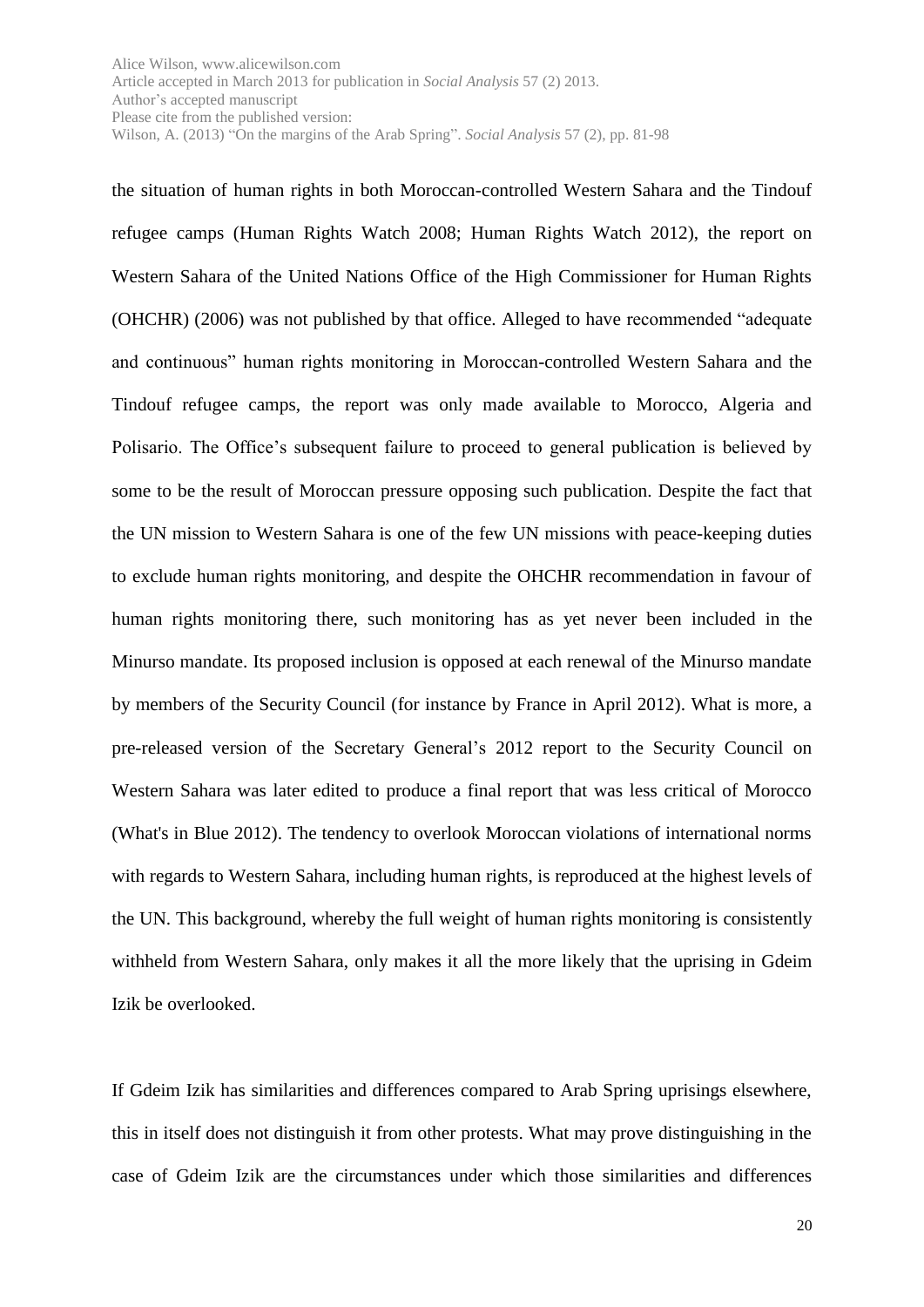become either visible or invisible. The content and local context of the Gdeim Izik brings to light similarities with the Arab Spring. Yet expectations of a nation-state unit, attention to absolute rather than relative numbers, a reluctance to recognize the non-sedentary as a political space, and a willingness to overlook human rights violations committed by a state authority with powerful international allies, obscure the similarities from sight. The validity of these expectations and assumptions is questionable. They rest on naturalization (of the nation-state), ahistorical conceptions (of politically significant spaces and populations), and complicity in perpetuating violations. Unquestioned, these premises make Gdeim Izik's connections to Arab Spring uprisings invisible. More than Moroccan repression, the world's indifference to Western Sahara, and the timing of falling a few weeks before Tunisia's uprising, such premises have surely been the most effective in silencing Gdeim Izik. On the margins of the Arab Spring, the silencing effects of naturalization, ahistoricism and complicity make a whole uprising seemingly disappear.

### **Silencing effects**

After analyzing the construction of Western Sahara's marginality, I discussed how annexed Western Sahara's largest uprising to date, Gdeim Izik, which took place just weeks before Tunisia's revolution, has both similarities and differences with Arab Spring uprisings elsewhere. Asking not whether Gdeim Izik 'launched' the Arab Spring, but whether it bore similarities to uprisings elsewhere in terms of longings for liberation from government perceived as politically and economically oppressive, and demands for freedom, dignity and democratic participation, I argued that attention to the Gdeim Izik protest itself, and its local context, highlighted similarities in these very areas. If anything may justify a notion of an 'Arab Spring', despite the divergent histories and outcomes from protest to protest, it is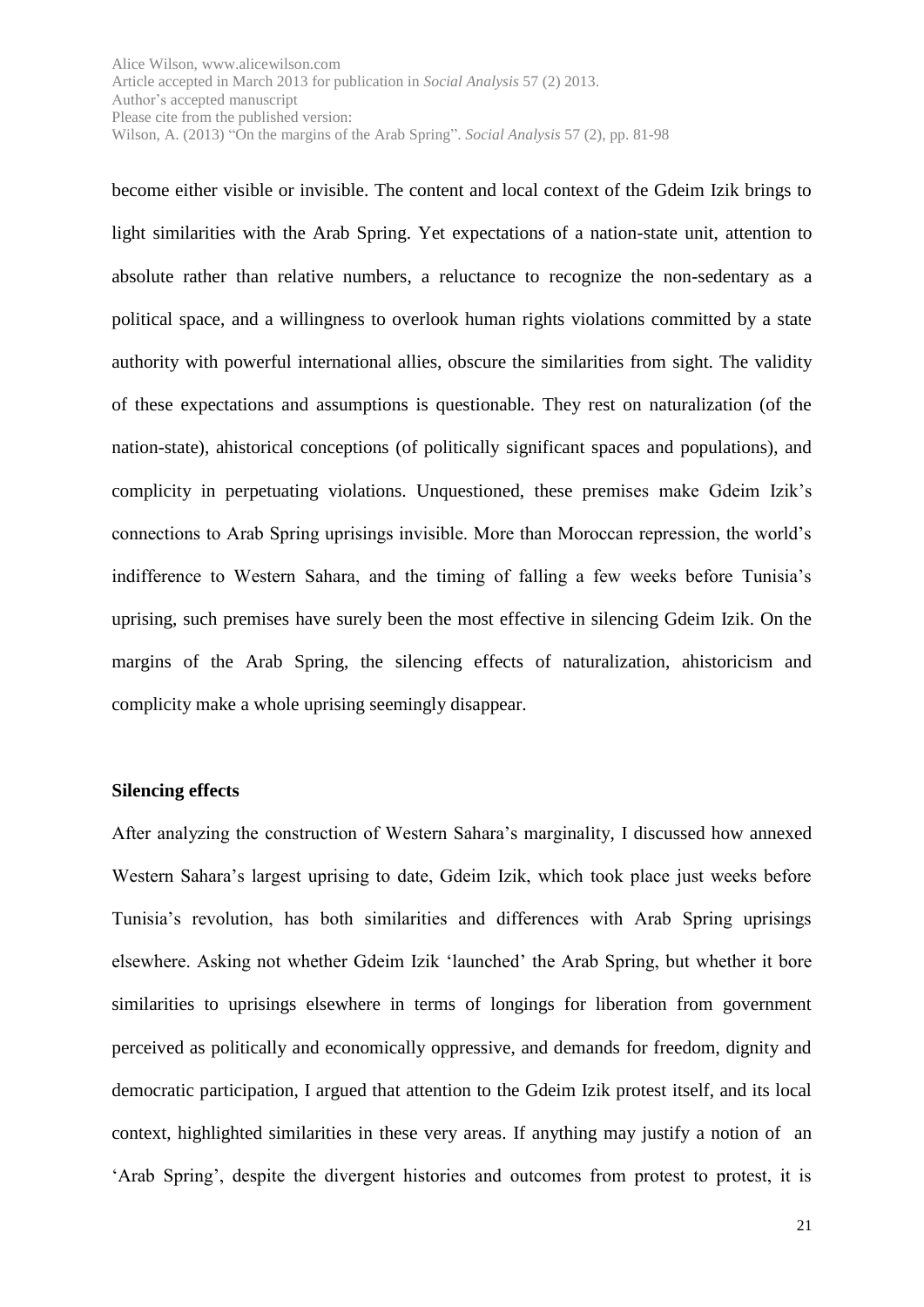surely common concerns for liberation from oppression, and longings for freedom and dignity–concerns embraced by Sahrawis and Arab Spring protestors. If very few commentators have considered Gdeim Izik as part of the Arab Spring, and most people (outside circles concerned with Western Sahara) have not heard of Gdeim Izik at all, I suggested that this was most fully explained not by the few weeks that separate Gdeim Izik from Tunisia's uprising, but through the silencing effects of naturalization (of the nationstate), ahistoricism (in conceptualizing politically significant populations and spaces), and complicity (in the perpetuation of violations). The silencing effects of these premises made Gdeim Izik the uprising that 'disappeared'. This predicament may bring to mind that of other Arab Spring uprisings that were short-lived or repressed forcefully. Yet the predicament of annexed Western Sahara's uprising is an extreme case. The uprising became 'unseeable' altogether. Here lies the wider interest of analyzing Western Sahara's relationship to the Arab Spring. Marginal with regard to the Arab Spring, and situated on the unclear line between inclusion and exclusion, Gdeim Izik is an extreme case where the silencing effects of naturalization, ahistoricism and complicity manifest themselves at their most dramatic: the 'disappearance' of an uprising. At the margins, silencing effects are thrown into relief. Yet these effects may operate, albeit with less spectacle, beyond the margins, in the very conceptualization of the 'Arab Spring'.

Naturalization and ahistoricism played a part in setting the scene for the Arab Spring. There has been a tendency to naturalize the Middle East and North Africa as a region immune to democratization. This naturalization has rested on the thesis of 'Arab Exceptionalism', the notion that Arab countries were allegedly able to experience economic modernization and liberalization without pursuing political liberalization and democratization. There have been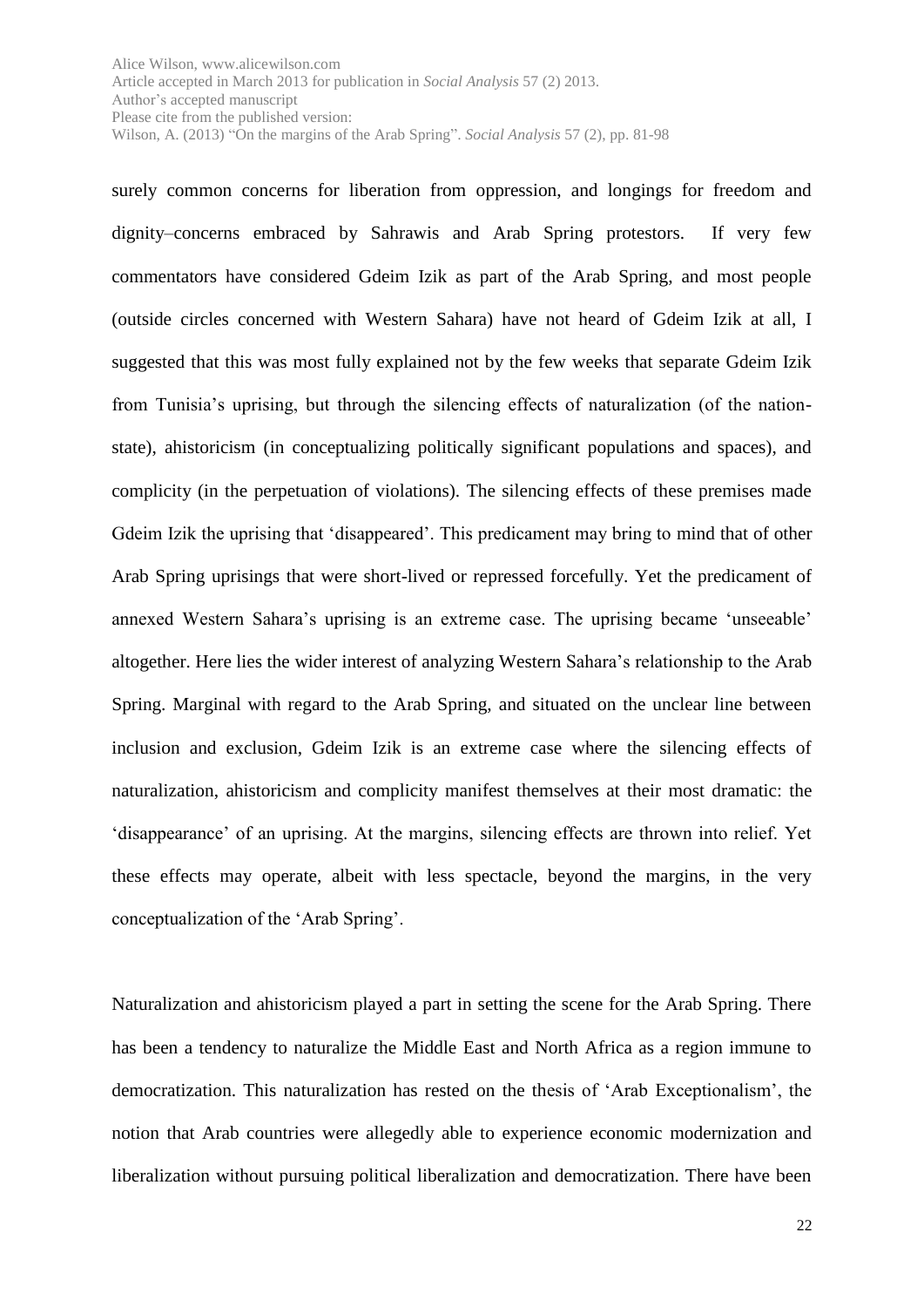many criticisms of this thesis (e.g. Diamond 2010), and its underlying implications of an assumed connection between political and economic liberalization (e.g. Elyachar 2005). In particular, the thesis that there is a propensity in the Arab world towards authoritarianism rests on an ahistorical view that ignores the extent to which the appetite and possibilities for political change are historically situated (Joffé 2013). The naturalization of the Middle East and North Africa as a region predisposed towards authoritarianism, and the ahistoricism thereby entailed, has had its own silencing effects. It discounted historical context from analyses of contemporary political circumstances. It hid from attention the extent to which Arab publics were not exceptional, but expressed in polls an appetite for democracy (Diamond 2010: 95), and found an 'appetite' for restricting freedoms when fearing political insecurity. The principle of the latter trade-off is by no means unfamiliar to the citizens of 'liberal' regimes. The naturalization of an ahistoricized Arab world as authoritarian was compounded through a situation of complicity: that of the external regimes that were content to uphold authoritarian Arab governments. The latter survived and flourished with considerable help from external allies. This help included political backing and technical support for security agencies, and extended to, in the case of non oil-rich states, aid supplies which functioned, like oil for rich authoritarian regimes, to minimize the government's accountability to its populace (Diamond 2010). This complicity had its own silencing effect. It deflected attention from the responsibility for 'Arab Exceptionalism' beyond the Arab world. Naturalization, ahistoricism, complicity and their silencing effects permeate the context underpinning, and thus the construction of, the Arab Spring. On its margins, a place of partial visibility where the line between inclusion and exclusion is blurred, the silencing effects of these premises were thrown into relief. They could assume their most spectacular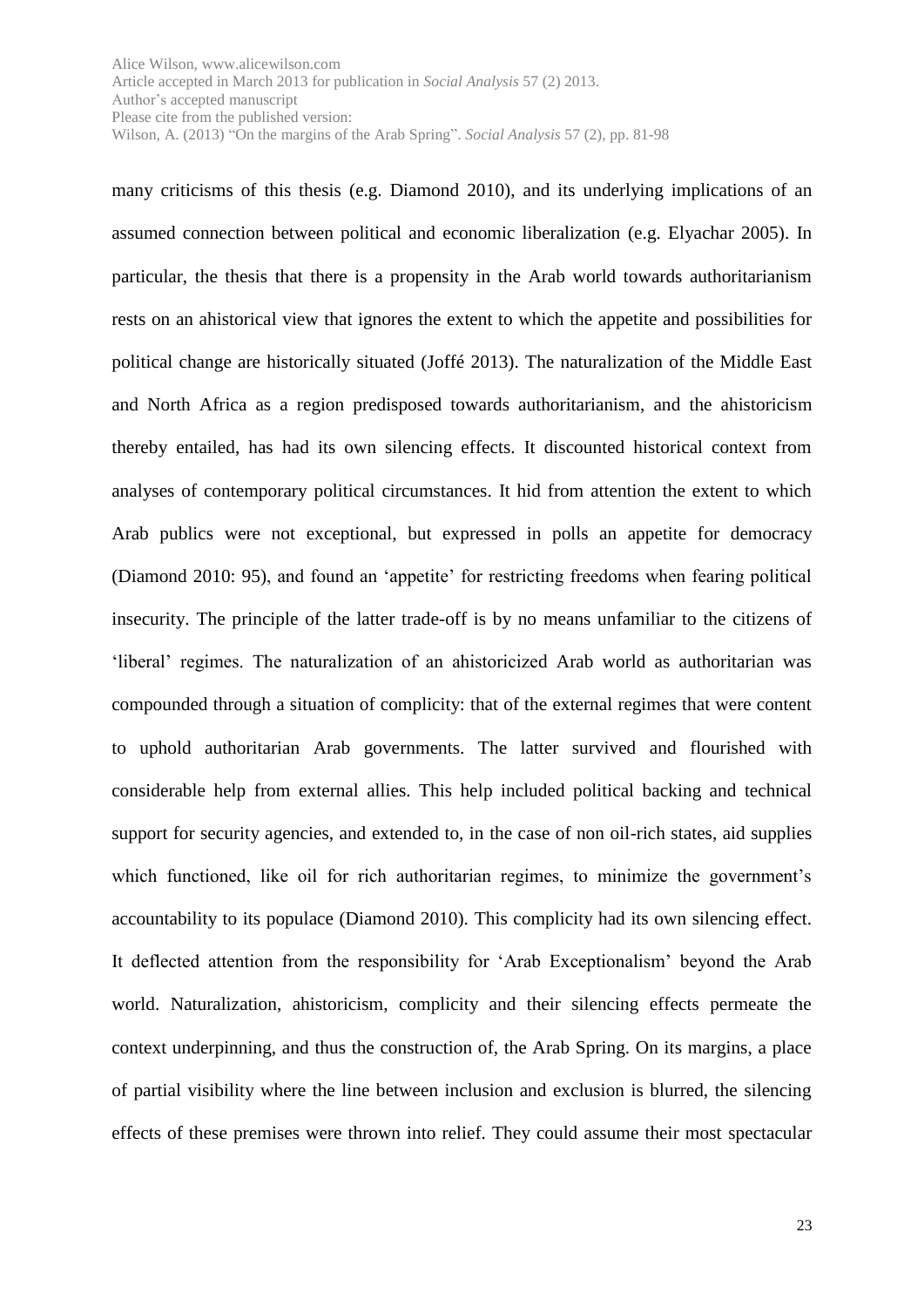proportions, a 'disappearance'. Somewhat ironically, this made acutely visible forms of silencing that have sometimes resisted exposure at the centre.

Beyond questions of Western Sahara and the Arab Spring, my argument revisits the importance of the margins as a conceptual space. I suggested that the margins are analogous to, yet distinct from, the exception, in that where the exception is included by virtue of exclusion, at the margins the line between inclusion and exclusion is blurred. This quality makes the margins vulnerable to invisibility. Yet the very spectacle of disappearance can foreground visibility, and an illuminating relationship to the categories through which the marginal is generated.

#### **Acknowledgements**

An earlier version of this article was presented at the conference of the British Society for Middle East Studies at the London School of Economics, 28 March 2012. Paul Anderson, Naor Ben Yehoyada, Jonathan Mair, Zoe Petkanas, Glen Rangwala, James Roslington and two anonymous reviewers made extremely helpful comments on earlier drafts of this article. Responsibility for views, and any errors, remains mine alone. My thanks go to the many Sahrawis who made this research possible. The representation of Polisario in the UK facilitated research access to the refugee camps in Algeria. Morocco's Agence du Sud facilitated research access to the Moroccan-controlled areas of Western Sahara. Support for fieldwork in Algeria from 2007 to 2009 from the UK's Economic and Social Research Council is gratefully acknowledged. Travel grants for fieldwork in Algeria in 2011 and 2012 were generously provided by the Prométée research project on the legal anthropology of property. Fieldwork in Moroccan-controlled Western Sahara in 2012 was made possible by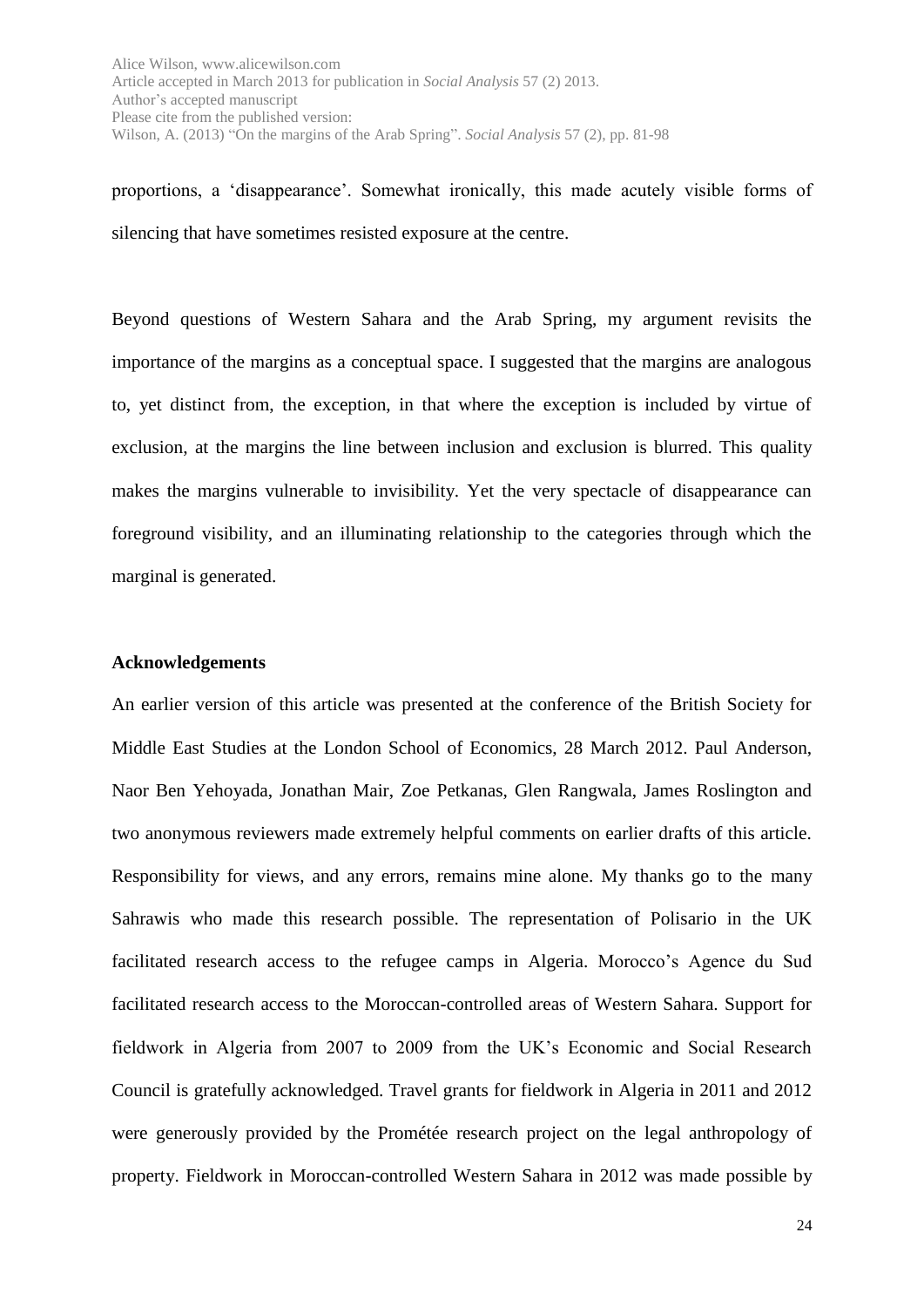funding from the British Council in Morocco, the Prince Alwaleed Bin Talal Centre for Islamic Studies at the University of Cambridge, and Homerton College, University of Cambridge.

## **References**

- Abdelrahman, Maha. 2012. "A hierarchy of struggles? The 'economic' and the 'political' in Egypt's revolution." *Review of African Political Economy*, 39, no. 134: 614-628.
- Agamben, Giorgio. 1998. *Homo Sacer. Sovereign Power and Bare Life*. Stanford: Stanford University Press.
- Arieff, Alexis. (2012). "Western Sahara." *Congressional Research Service* http://www.fas.org/sgp/crs/row/RS20962.pdf (accessed 17 February 2013).
- Ayeb, Habib. 2011. "Social and political geography of the Tunisian revolution: the alfa grass revolution." *Review of African Political Economy*, 38, no. 129: 467-479.
- BBC. 2010. "Deadly clashes as Morocco breaks up Western Sahara camp." [online BBC]. (9 November). http://www.bbc.co.uk/news/world-africa-11710400 (accessed 7 March 2012).
- Bennani, Driss. 2010. "Sahara. Que faire des ralliés?" *Tel Quel*, April 17.
- \_\_\_\_\_\_ 2011. "Sahara. La bombe à retardement." *Tel Quel*, 5 November.
- Chatty, Dawn, Elena Fiddian-Qasmiyeh, et al. 2010. "Identity with/out territory: Sahrawi refugee youth in transnational space." Pp. 37-84 in *Deterritorialized Youth. Sahrawi and Afghan Refugees at the Margins of the Middle East*, ed. D. Chatty. Oxford: Berghahn Books.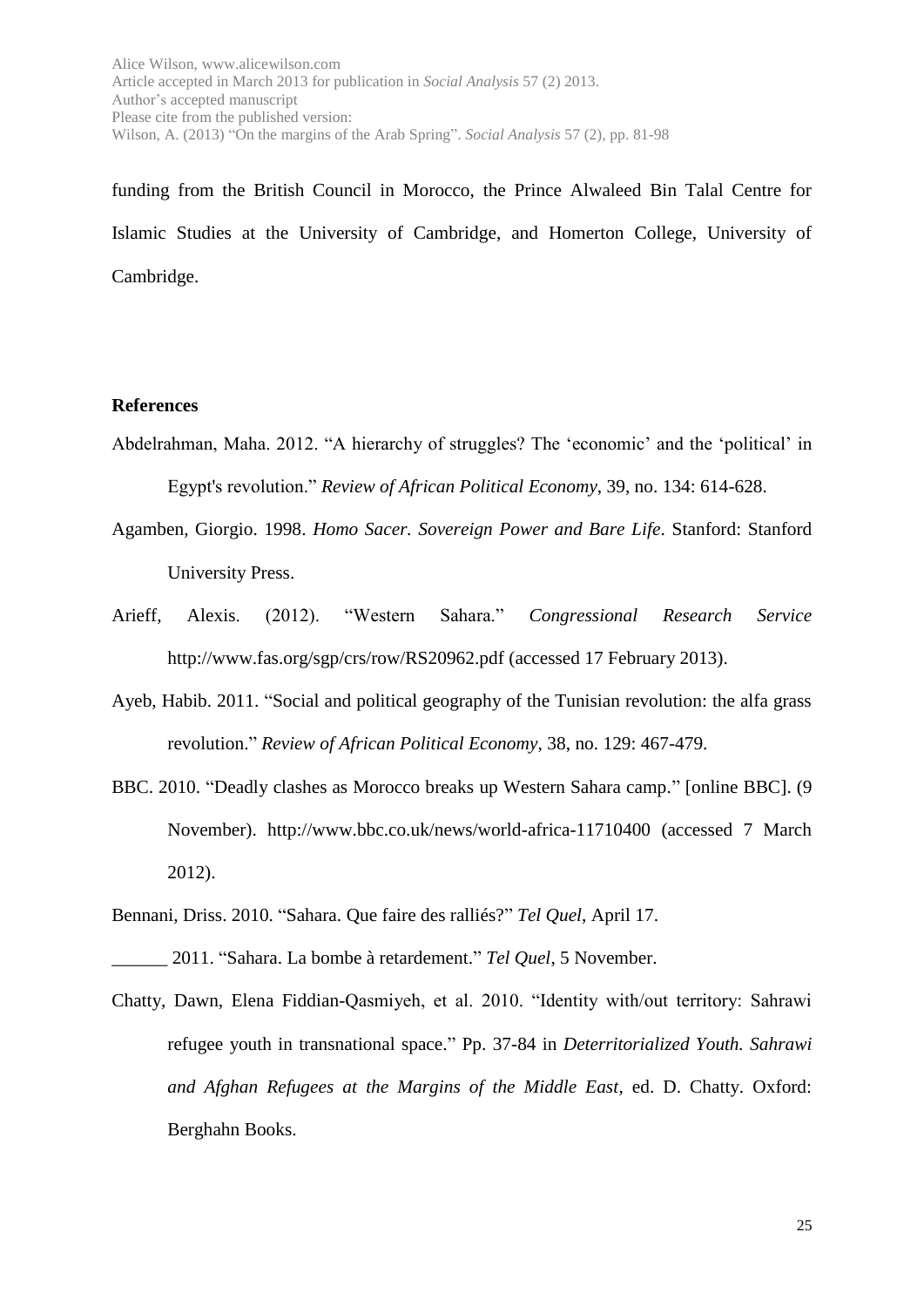Cherkaoui, Naoufel. 2010. "Moroccan-Spanish relations face crisis after Laâyoune clashes." *Magharebia*, 7 December.

Dahlgren, Susanne. 2008. "The Southern Movement in Yemen." *ISIM Review* Fall: 50-51.

- Democracy Now! 2011. "'The Genie Is Out of the Bottle': Assessing a Changing Arab World with Noam Chomsky and Al Jazeera's Marwan Bishara." [online broadcast]. (17 February). http://www.democracynow.org/2011/2/17/the genies are out of the (accessed 6 March 2012.
- Diamond, Larry. 2010. "Why are there no Arab democracies?" *Journal of Democracy* 21, no. 1: 93-104.
- Elyachar, Julia. 2005. *Markets of Dispossession: NGOs, economic development, and the state in Cairo*. Durham: Duke University Press.
- Ferguson, James. 2007. *Global Shadows: Africa in the Neoliberal World Order*. Durham: Duke University Press.
- Filali-Ansary, Houda. 2010. "Comment les ralliés du Polisario vivent leur retour au Maroc." *La Vie Eco*, 4 April.
- Green, Sarah. 2005. *Notes from the Balkans: locating marginality and ambiguity on the Grrek-Albanian border*. Princeton: Princeton University Press.
- Hazran, Yusri. 2012. "The Arab Revolutions: a preliminary reading." *Middle East Policy* XIX, 3: 116-123.

Hodges, Tony. 1983. *Western Sahara: roots of a desert war*. Becenham: Croom Helm.

Human Rights Watch. 2008. *Human rights in Western Sahara and in the Tindouf Refugee Camps*. New York: Human Rights Watch.

\_\_\_\_\_\_ 2012. *Morocco and Western Sahara.* New York: Human Rights Watch.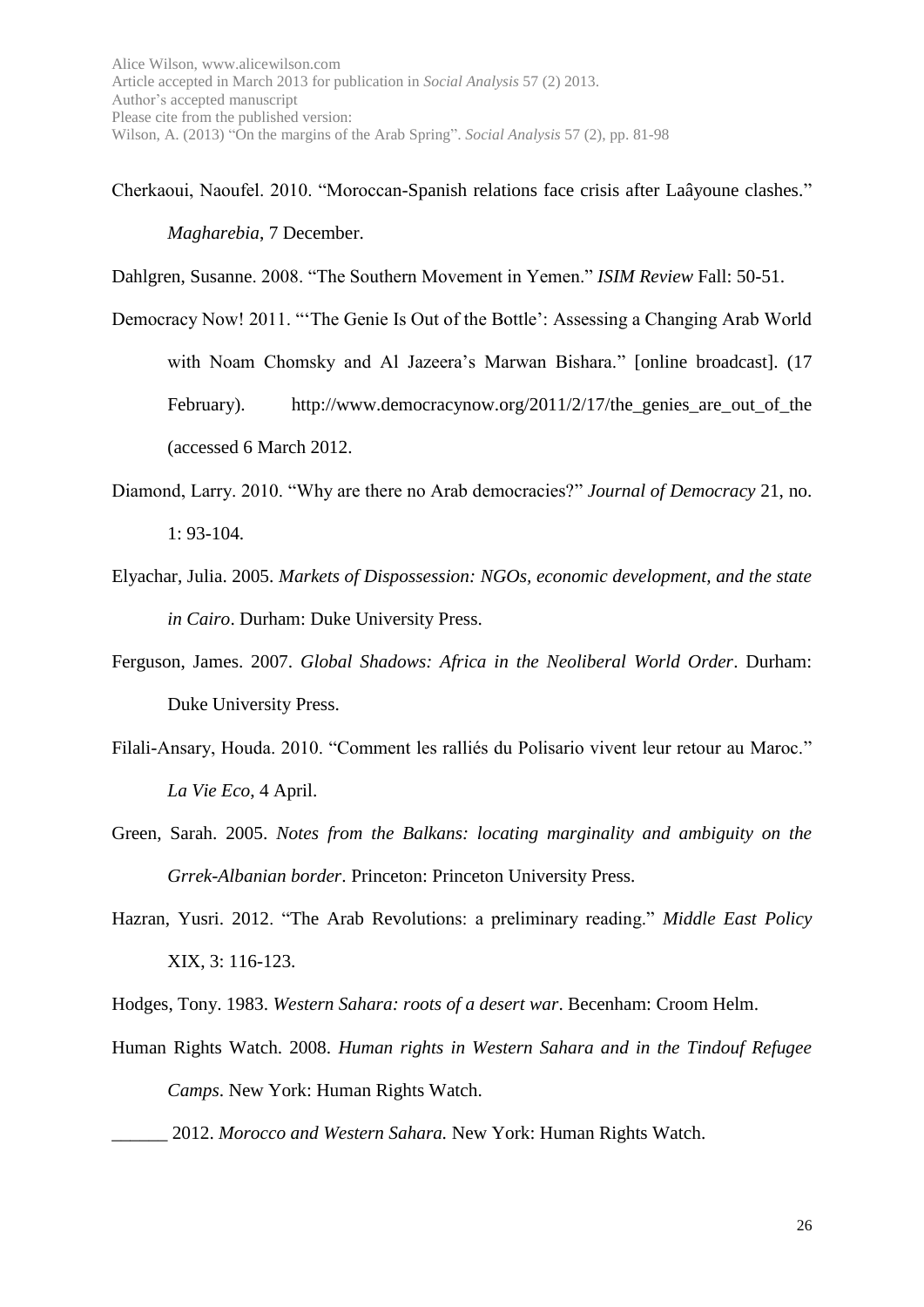- Ibn Khaldūn. 1958. *The Muqaddimah: an introduction to history*. Trans. Franz Rosenthal. London: Routledge and K. Paul.
- International Court of Justice. 1975. *Western Sahara Advisory Opinion*. The Hague, International Court of Justice.
- Joffé, George. 2013 forthcoming. "North Africa's Arab Spring revisited." In *North Africa's Arab Spring*, ed. G. Joffé. London: Routledge.
- Joya, Angela. 2011. "The Egyptian revolution: crisis of neoliberalism and the potential for democratic politics." *Review of African Political Economy* 38, no. 129: 367-386.
- Lewis, Aidan. 2011. "Morocco still provoking resistance on Western Sahara." *BBC*, 22 December.
- Matthiesen, Tobias. 2013 forthcoming. *Sectarian Gulf: Bahrain, Saudi Arabia, and the Arab Spring That Wasn't*. Stanford: Stanford University Press.
- Mundy, Jacob. 2006. "Autonomy & Intifadah: New Horizons in Western Saharan Nationalism." *Review of African Political Economy* 108: 255-267.
- Navaro-Yashin, Yael. 2012. *The make-believe space: affective geography in a postwar polity*. Durham: Duke University Press.
- Office of the United Nations High Commissioner for Human Rights. 2006. *Report of the OHCHR Mission to Western Sahara and the Refugee Camps in Tindouf*. Office of the United Nations High Commissioner for Human Rights: New York.
- Pazzanita, Anthony. 2006. *The Historical Dictionary of Western Sahara*. Lanham, Md; Oxford: The Scarecrow Press.
- Radio France Internationale. 2010. "Au Maroc, le traitement de faveur dont bénéficient les 'ralliés' sahraouis suscite des convoitises." [online] 26 October.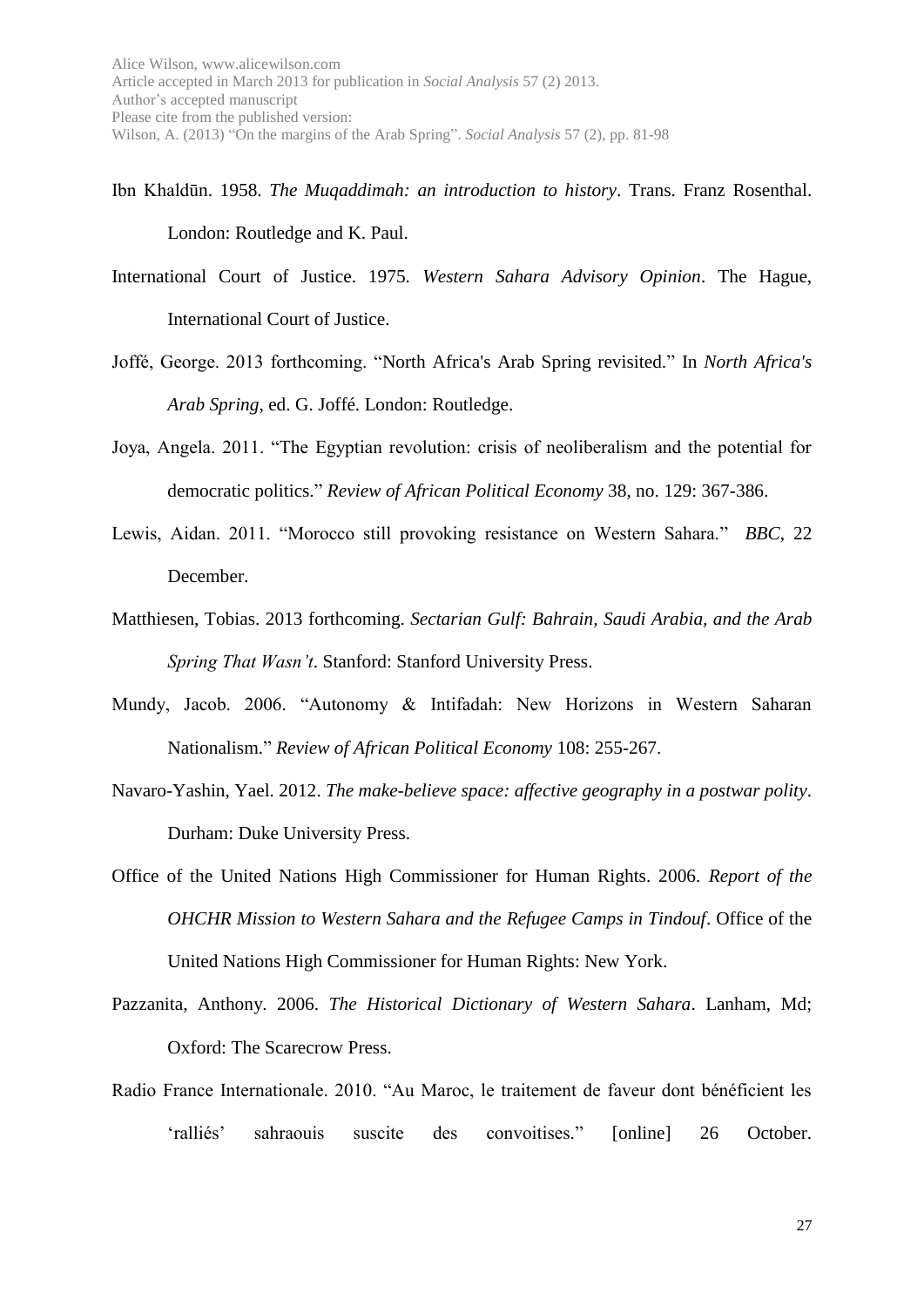http://www.rfi.fr/afrique/20101026-maroc-le-traitement-faveur-dont-beneficient-

rallies-sahraouis-suscite-convoitises (accessed 15 March 2012).

Sahara Thawra. 2010. "Campamento Gdeim Izik 03 Noviembre 2010." [online video]. (3

November) http://www.youtube.com/watch?v=O6HcTyI7\_

U&NR=1&feature=endscreen (15 March 2012).

- \_\_\_\_\_\_, dir. 2012. *Gdeim Izik detonante de la primavera árabe*. http://saharathawra.org/index.php/gdeim-izik/gdeim-izik-enlaces/410-ver-eldocumental (accessed 9 March 2012)
- Schmitt, Carl. 1985. *Political theology: four chapters on the concept of sovereignty*. Cambridge, MA: MIT Press.
- Shelley, Toby. 2004. *Endgame in the Western Sahara. What future for Africa'a last colony?* London: Zed Books.
- Sneath, David. 2007. *The Headless State: aristocratic orders, kinship society, and misrepresentations of nomadic inner Asia*. New York: Columbia University Press.

Soudan, François. 2010. "Les ralliés de Sa Majesté."*Jeune Afrique*, 9 June.

- The Guardian. 2010. "Morocco bars al-Jazeera for 'unfair' coverage." [online The Guardian notification]. 29 October. http://www.guardian.co.uk/media/2010/oct/29/morocco-aljazeera (16 June 2012).
- United Nations Committee against Torture. 2011. *Consideration of reports submitted by States parties under article 19 of the Convention. Concluding observations of the Committee against Torture. Morocco*. New York: United Nations Committee Against Torture.
- United Nations Security Council. 2011. *Report of the Secretary General on the situation concerning Western Sahara*. New York: United Nations Security Council.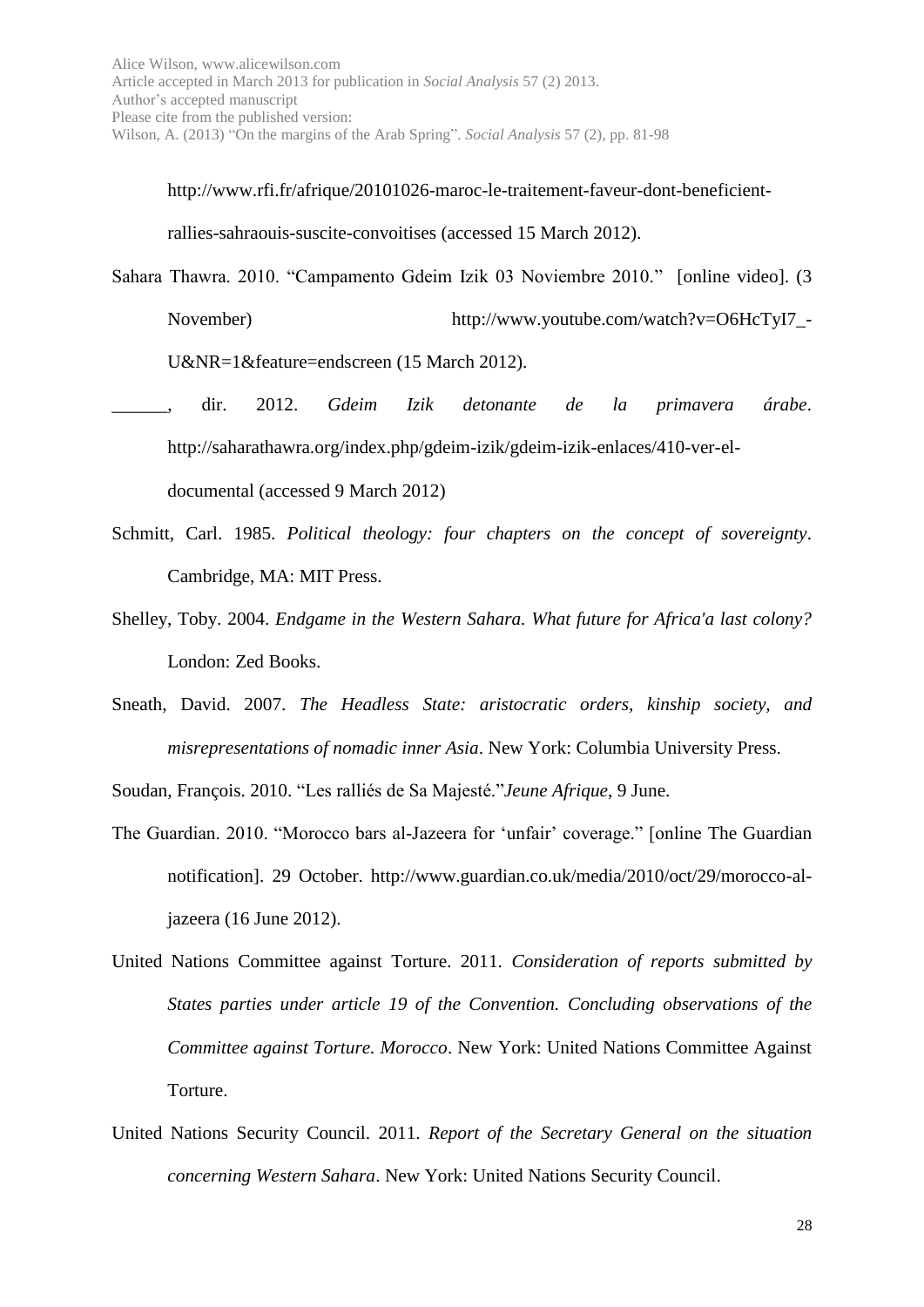Verdier, Marie. 2010. "Le devenir des Sahraouis s'assombrit sur fond de violence." *La Croix*, 9 November.

- Wedeen, Lisa. 2007. "The politics of deliberation: *qat* chews as public spheres in Yemen." *Public Culture* 19, no. 1: 59-84.
- What's in Blue. 2012. "Western Sahara Consultations." [online What's in Blue notification].
	- (16 April). http://whatsinblue.org/2012/04/western-sahara-consultations.php (accesssed 17 June 2012).
- Worrall, James. 2012. "Oman: The 'Forgotten' Corner of the Arab Spring." *Middle East Policy* 19, 3: 98-115.
- Yom, Sean and Gregory Gause III (2012). "Resilient Royals. How Arab Monarchies Hang On." *Journal of Democracy* 23, 4: 74-88.
- Zunes, Stephen. and Jacob Mundy. 2010. *Western Sahara: War, Nationalism and Conflict Irresolution*. Syracuse: Syracuse University Press.

1

<sup>&</sup>lt;sup>1</sup> 'Sahrawi' is a contested term (cf Zunes and Mundy 2010: 92-95); I shall follow the common usage of people from Western Sahara in referring to them as Sahrawis.

<sup>2</sup> For a critical review of marginality, see Green 2005.

<sup>&</sup>lt;sup>3</sup> From January 2007 to January 2009 I conducted two years of fieldwork with Sahrawi refugees. I also conducted fieldwork with Sahrawi refugees in shorter trips of a few weeks in 2006, 2011 and 2012.

<sup>4</sup> Political circumstances in the annexed areas explain the short length of my fieldwork in Moroccan-controlled Western Sahara.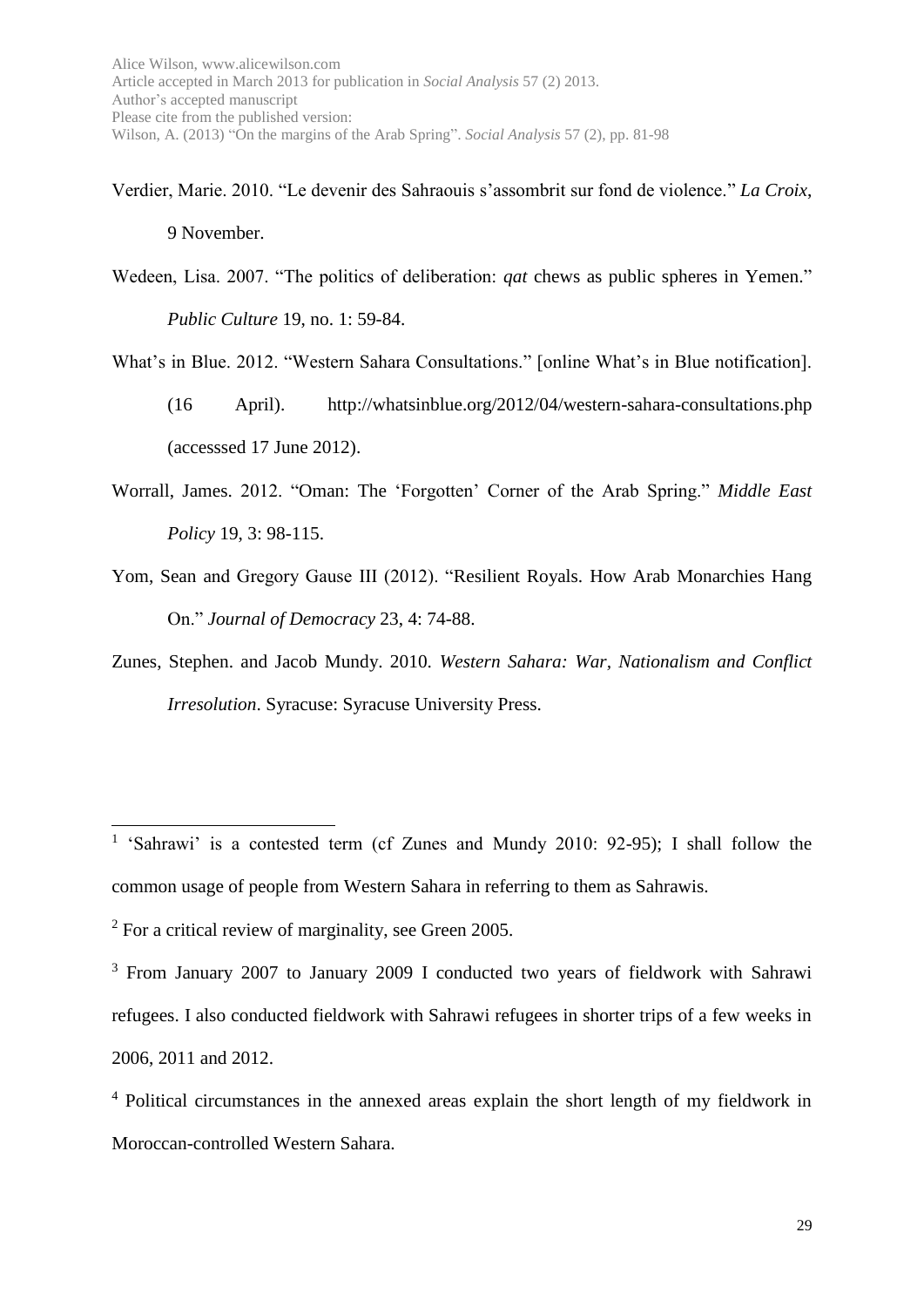1 <sup>5</sup> On the history of and conflict in Western Sahara, see Hodges 1983, Shelley 2004 and Zunes and Mundy 2010.

<sup>6</sup> For a list, as at 2006, of 80 recognitions of SADR by other states, including 22 cancellations or suspensions, see Pazzanita, 2006: 376-378.

 $<sup>7</sup>$  There are no transparently compiled population figures for any Sahrawi population.</sup> Controversy surrounds the size of the Sahrawi population in the various locations where a Sahrawi community can be found. As regards the exiled population in the camps, UNHCR estimates of the refugee population in the 2000s suggested some 165,000 refugees. As Chatty et al. (2010: 41) discuss, this figure can only be taken as an estimate.

<sup>8</sup> Extrapolating from the UN list from 2000 of approved Sahrawi adult voters for a potential referendum on self-determination (Zunes and Mundy 2010: 214), the annexed Sahrawi population may be bigger than the exiled Sahrawi population (41,150 and 33,998 voters found respectively). The Moroccan settled population in Western Sahara is estimated at some 300,000, and the number of members of the Moroccan armed forces stationed in Western Sahara estimated at 100,000 (Arieff 2012: 7).

<sup>9</sup> The boom in *ralliés* may have been related to the economic crisis in Europe, as the low prospects for refugees of finding a job in Europe may have encouraged young men to look elsewhere for lucrative migration strategies.

<sup>10</sup> All transliterations reflect pronunciation in Hassaniya rather than classical Arabic. All translations are mine, unless otherwise stated.

 $11$  Although perceived as national uprisings addressing national governments, some Arab Spring uprisings occurred in contexts where there is a history of a region questioning the legitimacy of the rule of national government there–cf Oman and Dhofar (see Worrall 2012)